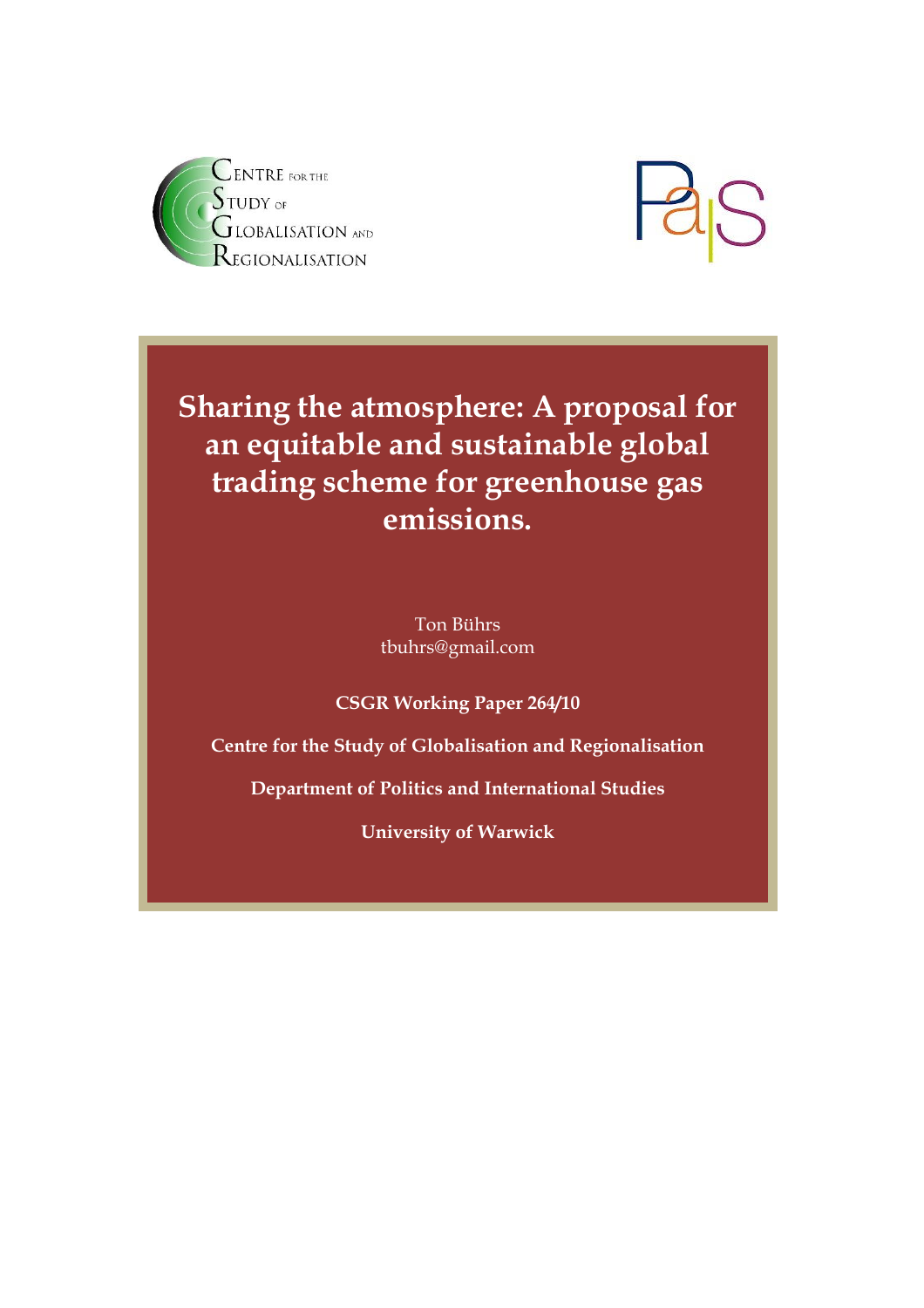## **Sharing the atmosphere: a proposal for an equitable and sustainable global trading scheme for greenhouse gas emissions.**

Ton Bührs February, 2010

*tbuhrs@gmail.com*

#### **Abstract**

An emissions trading scheme is likely to be an important component of the post-Kyoto global regime for reducing greenhouse gas emissions, primarily for economic reasons. Like most tradable permit schemes that have thus far been adopted, notably in the United States and Europe , it is expected that a global greenhouse gas emissions trading scheme will be based on the 'grandfathering principle', allocating entitlements to emitters on the basis of existing levels of emissions. The paper argues against this common practice as being ethically problematic and, more broadly, that the desirability of tradable permit schemes depends in large part on how social and political implications have been incorporated into their design. A case is made for the allocation of emission entitlements on an equal *per capita* basis to all individuals, but for the management of entitlements by specially designated community bodies (Community Carbon Trusts) on behalf of citizens. Such an approach, based on the notion of 'individuals-in-community', is not only ethically more defensible, but also has the potential to enhance local/regional capacity to mitigate and adapt to climate change, to promote sustainable development, and to enhance democracy, without compromising the economic rationale (cost-efficiency) for the adoption of emissions trading.

**Key words: emissions trading, emission rights, environmental space, communities; 'individuals-in-community', sustainable development.**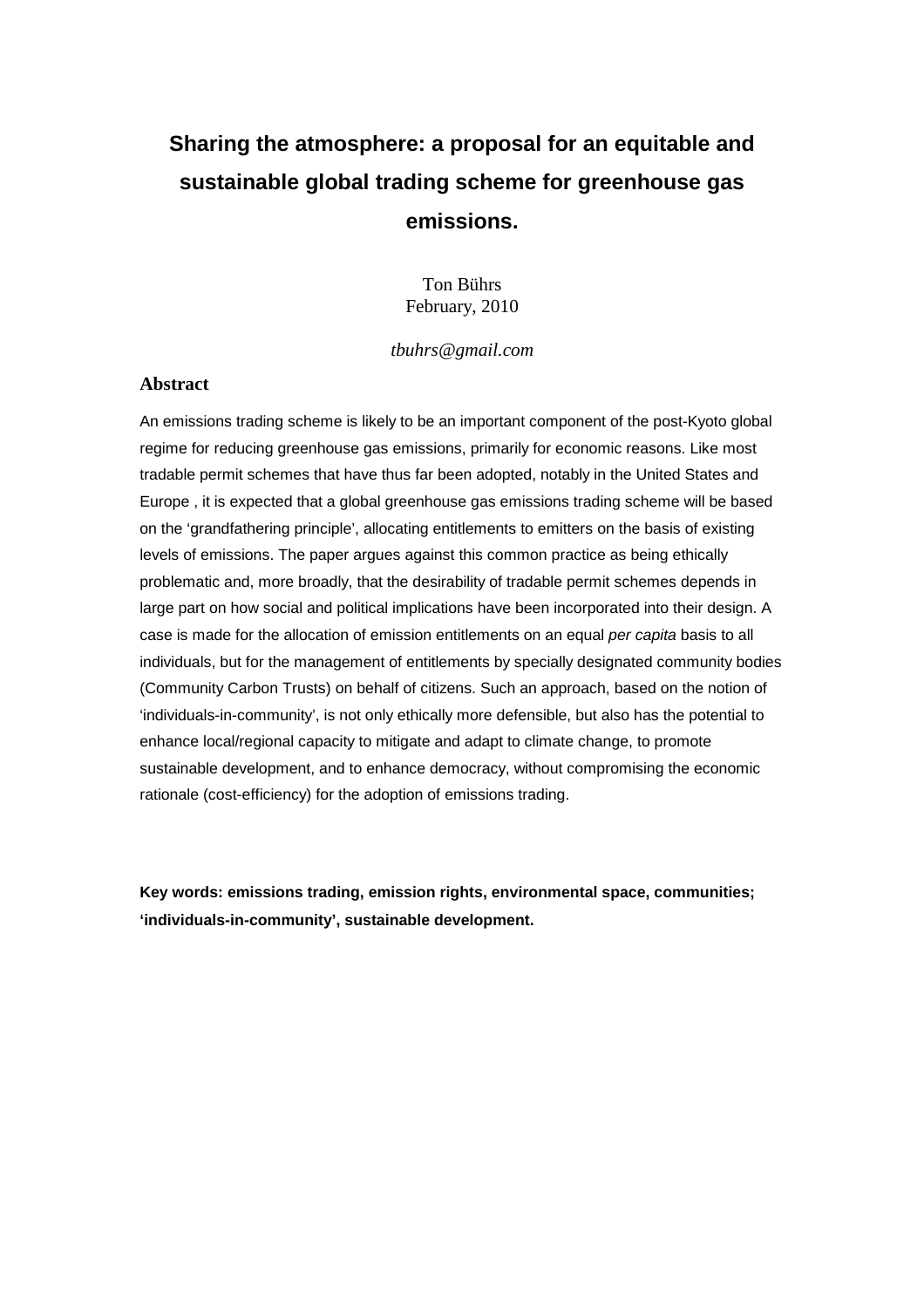#### **Introduction**

Given the likelihood that a post-Kyoto climate change agreement will include provisions for trading greenhouse gas (GHG) emission rights (carbon credits), it is timely and important to look more closely into the merits (or otherwise) of emissions trading systems (ETS), in particular with regard to the issue of the allocation and distribution of entitlements. Thus far, ETSs and other tradable permit systems have allocated entitlements to those historically responsible for emissions or the exploitation of resources (the 'grandfathering' principle). There are, however, strong reasons for challenging this practice, and for advocating the allocation of entitlements to all people, in line with the *per capita* distribution principle.

This article argues that GHG emission rights, if they are to be granted, should be distributed on a globally determined equal *per capita* basis, but collectively managed by community bodies (Community Carbon Trusts – CCTs) on an 'individuals-incommunity' basis, instead of being granted or sold by governments to (big) emitters. The approach advocated here is not only ethically more justified, but offers significant socioenvironmental advantages to communities and has the potential to enhance democracy. It thus provides an example of how a significant environmental challenge can be met in a more positive way than by the prevailing approaches based on narrow, mainly economic, considerations.

This article will, first, discuss shortly the idea of emissions trading and its growing popularity with regard to the control of global GHG emissions. Second, it will focus on the issue of the allocation and distribution of entitlements, discussing general principles commensurable with the Contraction and Convergence and Environmental Space approaches. Third, the more specific elements of a scheme in which emission entitlements are formally allocated to individuals but managed collectively by communities, and its potential for boosting sustainable development, are discussed. Finally, some thoughts will be given to the political merits and feasibility of these ideas.

#### **Emissions trading: An idea whose time has come?**

The idea of trading emission permits finds its roots in economic theory (Baumol and Oates, 1988: 424; Bertram, 1992). In essence, it is based in the assumption that by allocating property rights to (portions of) a public good, the collective and individual interests in that good can be harmonised and effectively protected. Thus, the 'Tragedy of the Commons' scenario which often befalls common property resources (Hardin, 1968),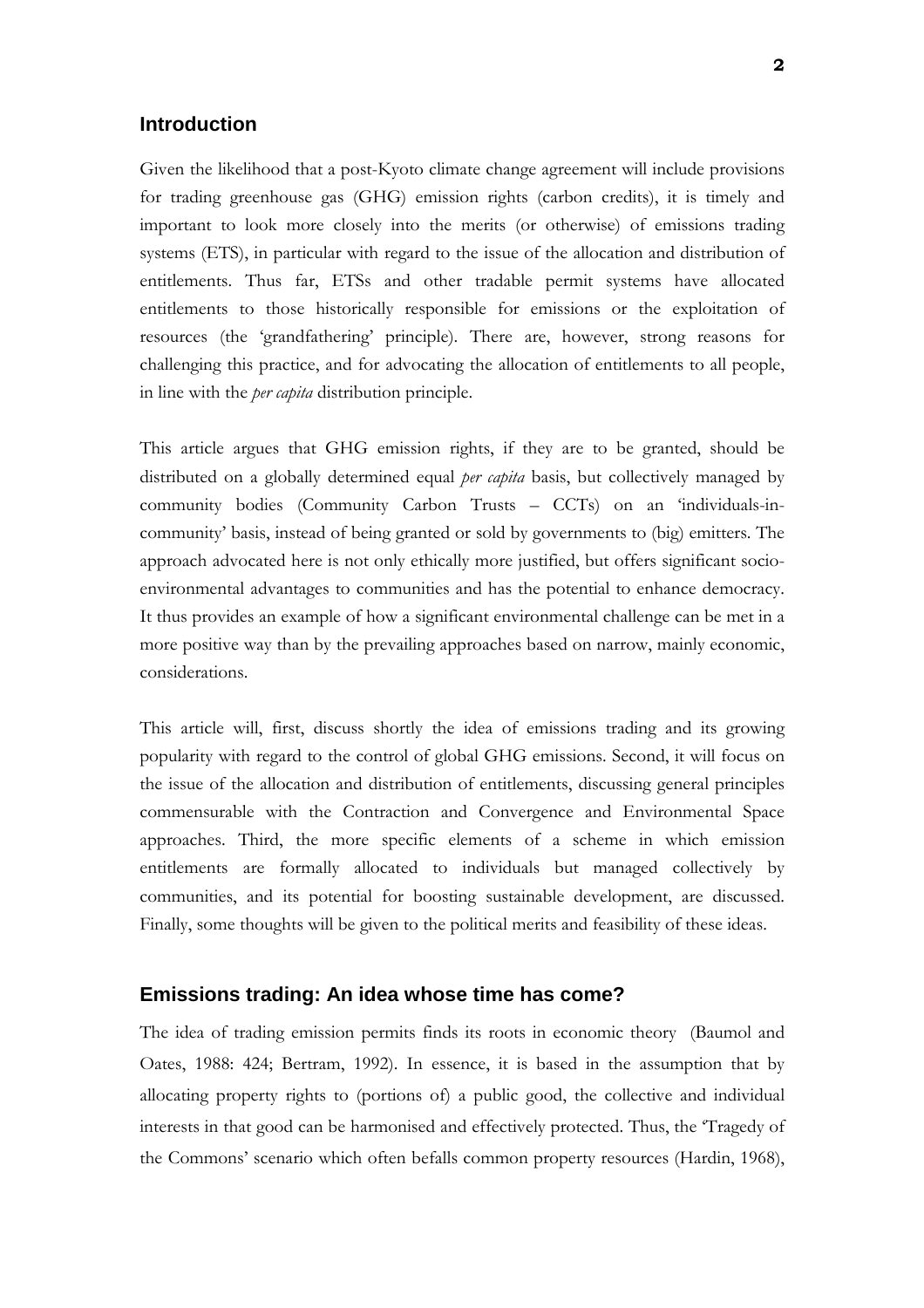in which the 'rational' pursuit by individuals of their interests leads to the destruction of a common good, can be avoided.

In the context of public 'bads' such as pollution, tradable permits can be allocated to the existing (or slightly lower) level of pollution, with the total amount allocated being gradually reduced over time to finally achieve a level that is considered sustainable or acceptable. All (major) emitters of the pollutant in question are required to obtain permits for the amount that they emit, with permits being either granted for free or having to be bought (via auction or on the market). The market price of permits will reflect their relative scarcity (the extent to which the existing level of emissions exceeds the total level of emissions for which permits have been issued). The higher the price of permits, the stronger the incentive on polluters to reduce their emissions. Ultimately, economic theory tells us, all emitters will try to reduce their emissions to a level where the marginal costs of doing so equal the benefits. In this way, the collective reduction of emissions is achieved most efficiently, as all polluters reduce their emissions at rates reflecting the differences in costs and benefits associated with reduction.<sup>1</sup>

The idea of applying the notion of a tradable permit system to global  $CO<sub>2</sub>$  emissions emerged in the late 1980s. It was first raised in 1989 in a study commissioned by the Ministry for the Environment in New Zealand (Bertram*, et al.*, 1990) and subsequently caught the attention of the Intergovernmental Panel on Climate Change (IPCC) and other analysts (Grubb, 1989). Since then, its popularity has grown among governments and industries, especially with the increase in concern about global warming and the build-up of pressure for more effective action. As the costs of reducing carbon dioxide emissions varies across industries, sectors and nations, a tradable emissions scheme for such emissions seems more attractive than blanket regulation based on standard requirements across economies. Another option, a globally agreed carbon tax, offers less certainty in terms of achieving a desired level of emissions reduction, takes away money from people when they need it most, and cannot provide the steady signal that is required for meeting long-term policy objectives (Fleming, 2007: 33).

In recent years, interest in emissions trading has grown considerably. To meet their emissions reduction targets under the Kyoto agreement, a growing number of countries, including Denmark, the Netherlands and the United Kingdom, have adopted proposals for putting in place greenhouse gas emissions trading systems. By 2003, some 47 carbon trading schemes had been introduced, most of which in Europe (Hasselknippe, 2003). In 2005, interest in emissions trading was boosted significantly with the entry into force of the Kyoto Protocol, and when a trading scheme became operative at the EU level (Dunn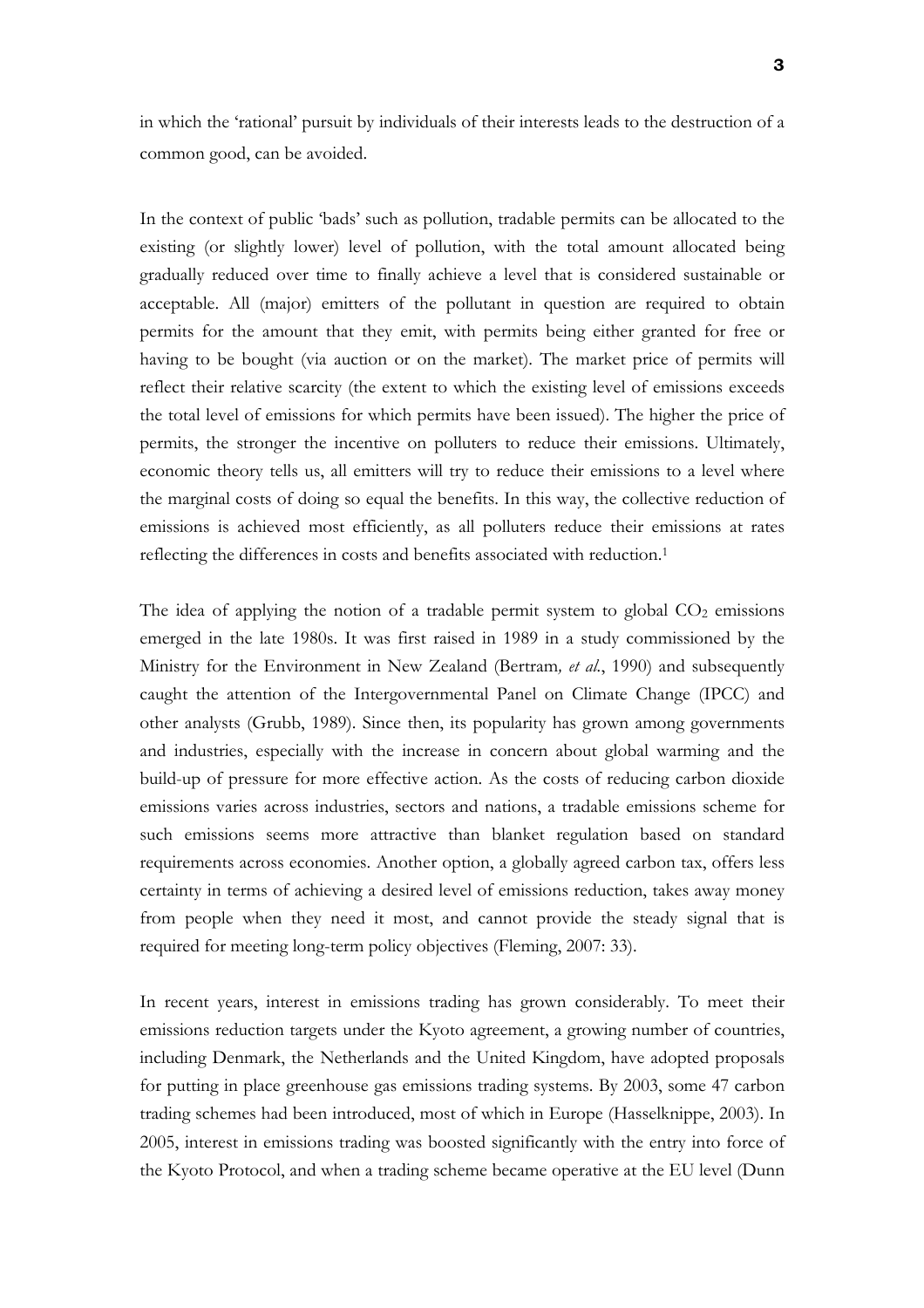and Flavin, 2002; Euraktiv, 2005). It has been noted that, based on current emissions projections, countries that have signed up to Kyoto will be relying heavily on these trading mechanism to meet their commitments (OECD/IEA, 2005: 64).

Although emissions trading scheme have become more popular, they are not without issues. Evaluations have pointed out a mixed bag of results regarding their environmental effectiveness and efficiency gains (Hahn, 1995; Tietenberg, 1992b; 2003). A wide range of issues and obstacles to their 'optimal' functioning in line with the expectations promised by economic theory have been identified, including gaps in information, transparency, monitoring and verification, insufficient or wrong incentives, low prices and/or uncertainty about the long-term price of carbon, and high transaction costs, and inadequate monitoring and enforcement (Tietenberg, 1992b; 2003). Many of these problems can be regarded as design issues that may well be reduced or resolved with time and experience. However, some are fundamentally political and relate to the preponderant role of governments, more or less influenced by vested interests, in the design and implementation of such schemes. There will always be a discrepancy between the optimal models designed in economic theory and 'really existing' models, among other, because political rationality leads governments to grant concessions to powerful interest groups. Moreover, in plain terms, parties often have strong incentives and plenty of opportunities for cheating (Davies, 2007; Davies and Adam, 2007; Lipow, 2007). All these problems, and past records, cast doubt on the claim that emissions trading schemes and other tradable permit schemes are indeed more efficient, effective and cost-effective in tackling environmental problems than more traditional forms of regulation (Lipow, 2007).

Doubts about emissions trading are not just fed by discrepancies between their theoretical economic advantages and performance in practice. They are also based on social and ethical concerns. The (relative) merits of tradable permits schemes should not be judged solely or even primarily on economic (efficiency) grounds. Political, social and ethical considerations have a significant role to play in their adoption or rejection, even if the economic advantages of such instruments can be demonstrated. Some have argued that the use of economic instruments to address pollution, for instance, is *inherently* unethical, as they fail to stigmatise and punish behaviour that knowingly harms people and the environment (Kelman, 1981), and that this can be compared to the medieval practice of selling indulgences by the Catholic Church (Goodin, 1994). However, other policy instruments are not necessarily less problematic in this respect.<sup>2</sup> The argument advanced here is that the merits and demerits of tradable permit schemes need to be assessed more broadly, to include social, and political as well as economic and ethical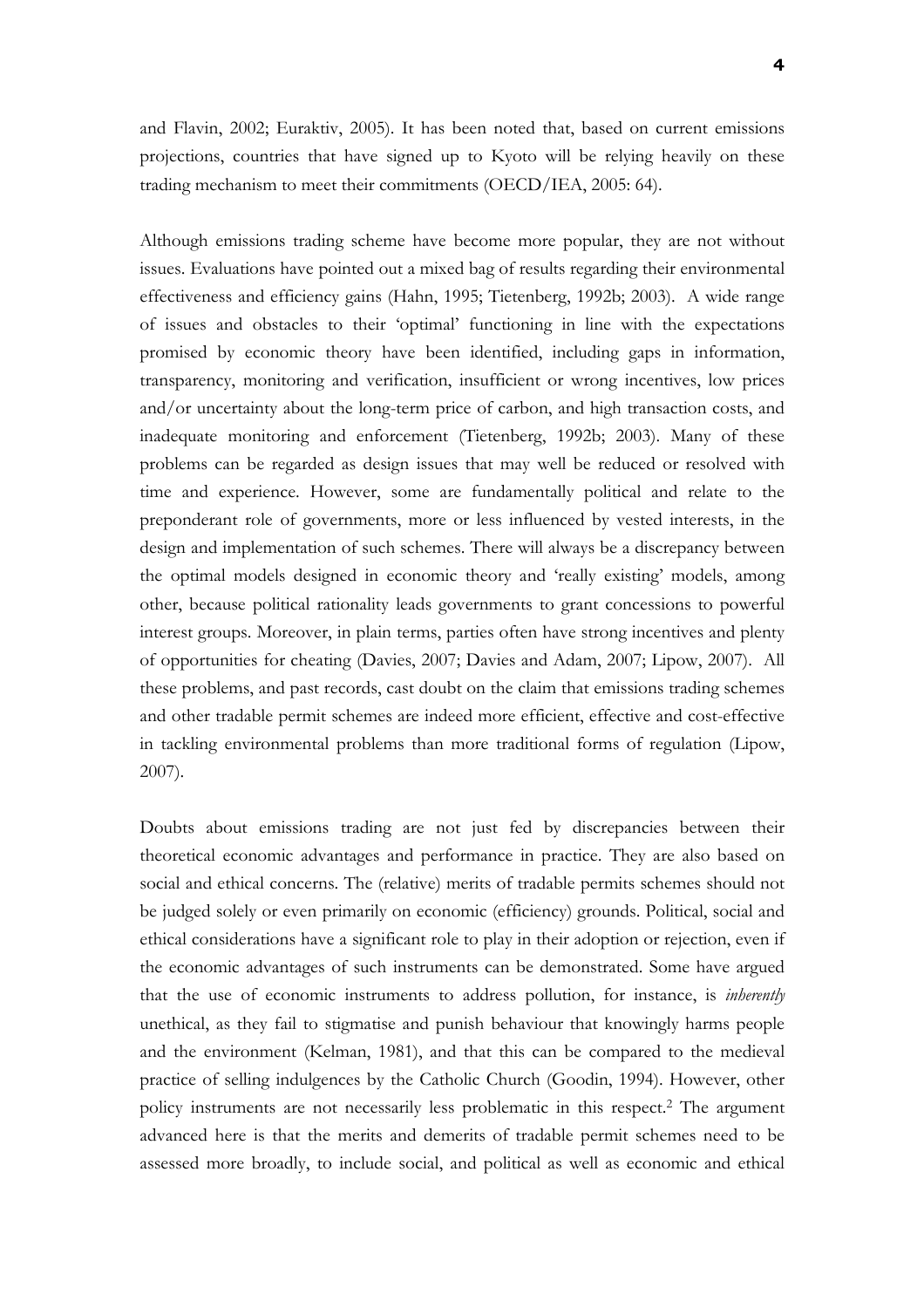issues. Whether emissions trading, or for that matter any other tradable permit scheme is desirable, it can be argued, depends in large part on whether their ethical, social, and political advantages as well as their environmental effectiveness and economic benefits, compared to other approaches, can be convincingly demonstrated. To a large extent, these merits depend on the *design* of these instruments, including to *whom* entitlements are allocated and *how* they are distributed.

#### **Allocation and distribution**

Here, the term allocation will be used to refer to whom emission entitlements (or pollution permits) are granted (whether for free or for a price), while distribution refers to how much holders of such rights are allocated and to the spread or concentration of emission rights, also as the result of trading.<sup>3</sup> Although interrelated, these issues also raise different questions. Obviously, allocation affects distribution (as those who are not entitled to permits do not receive any), but permits can be distributed more or less equally among those who are entitled. Who is entitled is the primary question; how entitlements should be distributed depends on how that question is answered as well as other considerations.

Both questions are fundamentally ethical and political. In economic theory, it does not matter how entitlements are allocated, as different forms of allocation are cost-effective as long as permits are distributed in a way that all holders are 'price-takers', transaction costs are low, and entitlements are fully transferable (Tietenberg, 1992a: 129; 2003: 401, 410-412). Economically, there are no compelling reasons for allocating rights to the poor rather than to the rich, or to emitters rather than to those affected by emissions. From an economic point of view, the distribution of entitlements is of concern only to the extent that their concentration would result in holders being able to use their (monopoly, oligopoly) position to influence price and trading. This does not mean that tradable permit schemes *cannot* be used to address equity issues. As Tietenberg notes: "…the initial allocation can be used to pursue fairness goals without lowering the value of the resource" (Tietenberg, 2003: 411), but this simply has been avoided. From an ethical and political point of view, however, allocation and distribution issues, also with regard to GHG emission entitlements, are highly significant.

Allocating emission entitlements to *all* people en an *equal per capita* basis has been justified on the basis of the simple moral principle "that every human being has an equal right to use the atmospheric resource" (Grubb, 1989: 37). That all people should have an equal right to such a vital resource for human life as the atmosphere is a principle also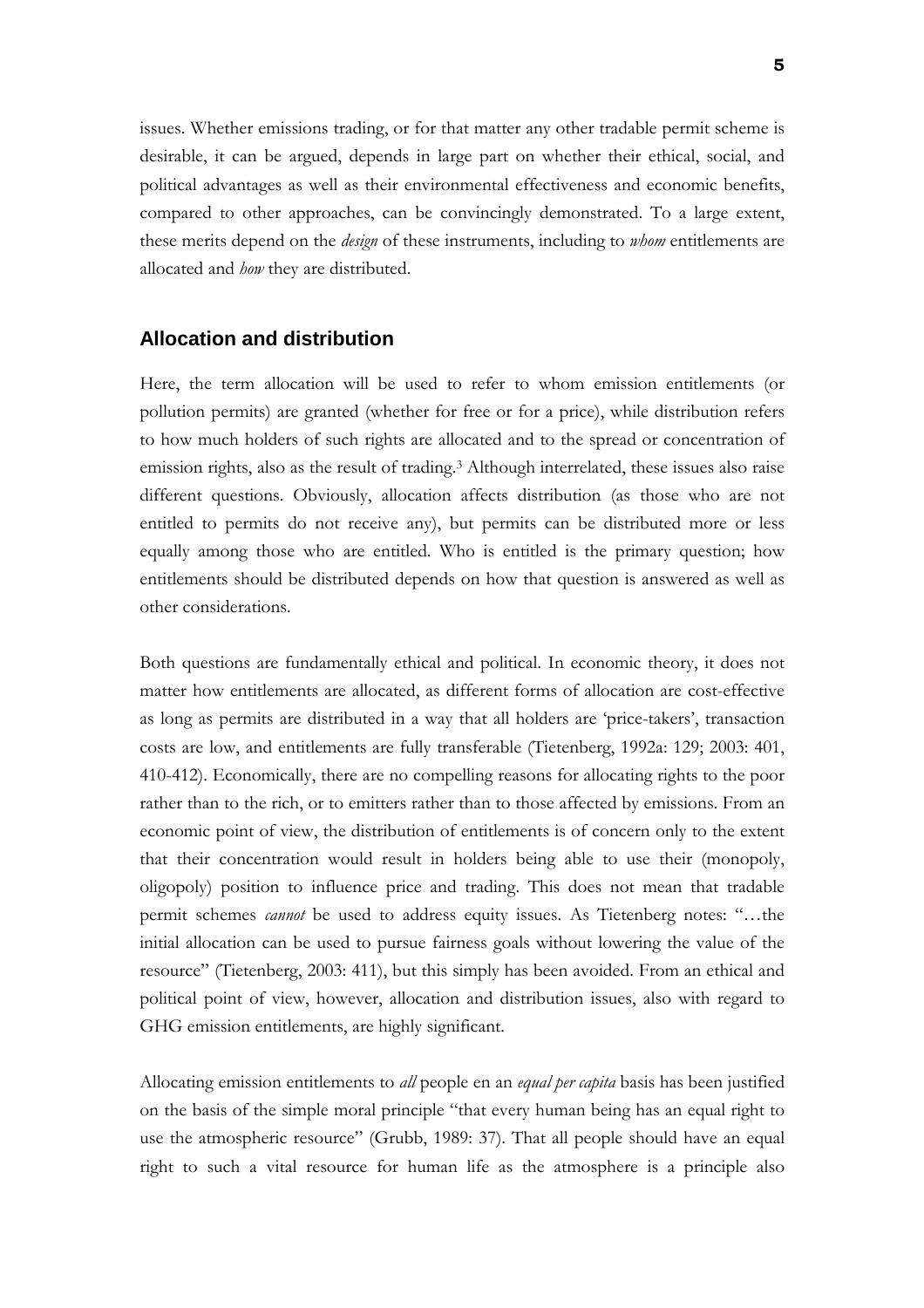underwritten by those who advocate an 'environmental space' (ES) approach. The ES approach is based on three main tenets: the existence of environmental limits, the linkage between environmental limits and resource consumption ('throughput'), and sharing environmental space on a *per capita* basis (Bührs, 2004; Carley and Spapens, 1998; Hille, 1997; Sachs*, et al.*, 1998).

The 'Contraction and Convergence' (C&C) approach, which also assigns, in principle, an equal *per capita* 'right' to GHG emissions to all people, and expects emissions of all countries to converge to that level by a set date, can be seen as an application of the ES approach. (Kuntsi-Reunanen and Luukkanen, 2006; Meyer, 2000; Najam*, et al.*, 2003; Pearce, 2003). Although initially dismissed as idealistic, there are signs that its political acceptability is growing, in part because there seems to be no other way to bring countries like China and India into the fold of a global climate change regime. Many political and business leaders, including the German Chancellor Angela Merkel, have expressed support for the adoption of a global agreement based on the Contraction and Convergence model, recognising that, in global political terms, it is the most realistic basis for forging international consensus on a post-Kyoto climate change agreement (Global Commons Institute, 2008; Spiegel Online International, 2007).

However, although distributing emission entitlements on an equal *per capita* basis is often regarded as the most just solution, it is not unproblematic (Starkey, 2008). For a start, it does not take the fact, referred to above, that historically high-income countries are responsible for the larger part of such emissions<sup>4</sup>, and that the people in those countries have benefited from this in the form of economic development and higher standards of living. As GHG emissions are closely intertwined with 'development', low-income countries arguably should receive greater entitlements than high-income countries ('developmental equity'). On the other hand, it can be argued that people living in colder climates (many of which are high-income countries) have a greater need for energy sources to keep warm compared to people in warmer regions. Who has a right to what has been the subject of a long-standing philosophical debate between often conflicting schools of thought, a debate which is unlikely to lead to consensus or agreement on the notion of justice, including environmental justice, especially in an international context, any time soon (Beitz, 1999; Caney, 2002; Dobson, 1998; Miller, 1999; Page, 2006; Rawls, 1999; Rose, 1992; Starkey, 2008).

Given these differences and complexities, it is perhaps not surprising that many of those involved in the debate about the allocation and distribution of GHG emission entitlements adopt the basis of the Equal Per Capita Allocation (EPCA) principle,<sup>5</sup> as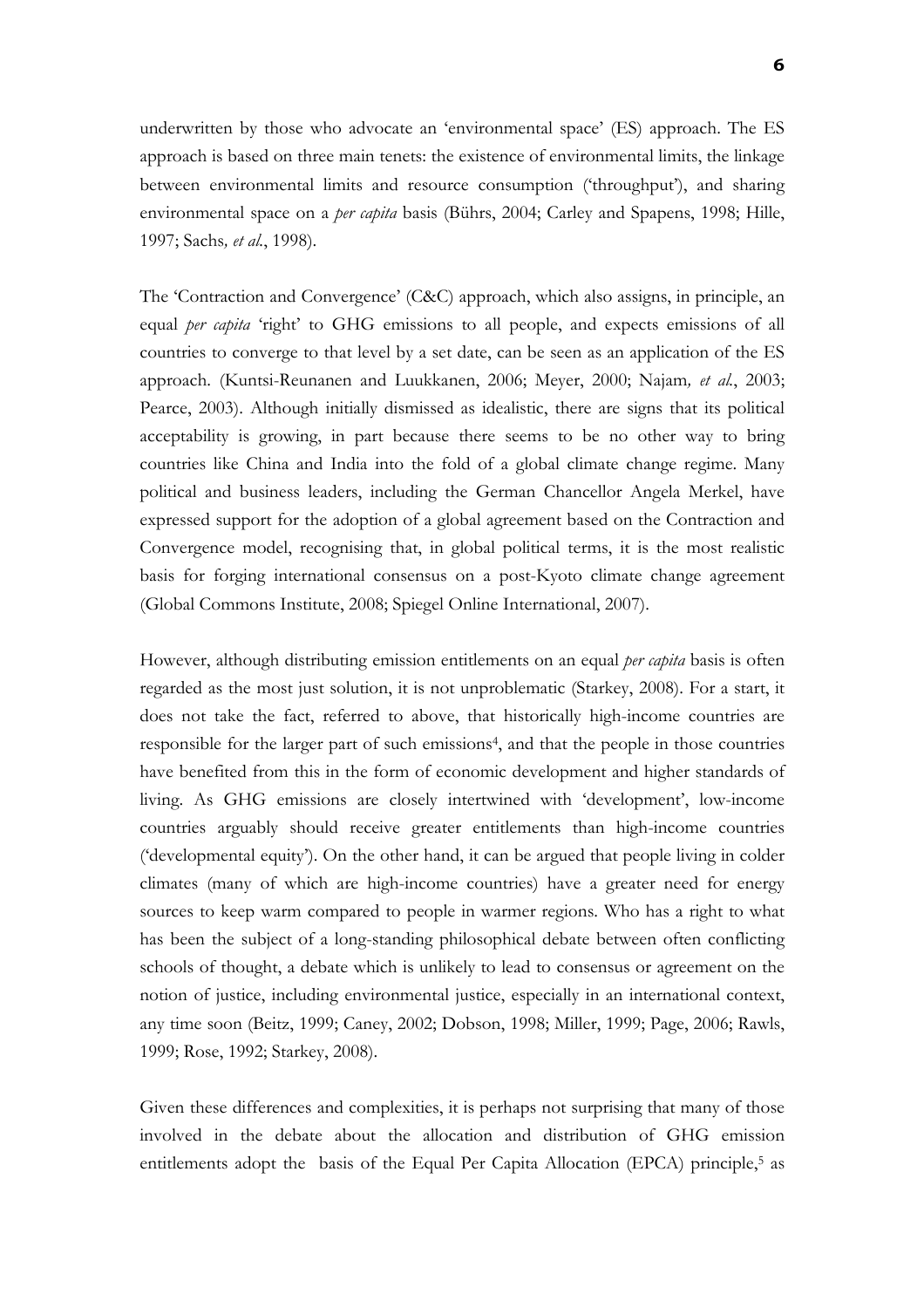Starkey notes (Starkey, 2008: 5, 9-12). Thus, although not everyone agrees with the EPCA principle, its simplicity seems to hold growing appeal internationally, if not for pragmatic and political reasons.

But distributing emission entitlements to countries on a *per capita* basis and then leaving it to national governments to further allocate and distribute them within their countries does not necessarily (or at all) guarantee an equitable allocation and/or a reduction of inequality. It is here that the difference between distribution and allocation becomes really important. The question to whom emission rights should be allocated is compounded by the confusion between individuals and states when it comes to distributional justice (Beckerman and Pasek, 1995). In much of the literature about tradable emissions permits it seems to be taken for granted that permits will be allocated to national governments (states), at least initially, who then allocate them within their countries. The most common practice in the GHG trading schemes that have been adopted by governments is to allocate entitlements to the principal emitters, based on past emissions records (the 'grandfathering' principle) (Hasselknippe, 2003; OECD/IEA, 2005: 25-27, 121-122). The main reason for this is political-economic: introducing tradable permit schemes based on this principle is economically neutral, or even lucrative, to the main, affected industries, and thereby enhances their political acceptability and feasibility.

Although, in first instance, it may seem reasonable to allocate emission entitlements to those who 'need' (to obtain) them, this raises serious objections. First, it implies showering them with significant 'windfall profits', given the considerable market value of entitlements, especially if granted for free (OECD/IEA, 2005: 27). Second, it is ethically dubious, to say the least, to effectively reward those who are responsible for causing the (pollution) problem, and for harming environmental (including human) well-being. It can be rightly questioned why polluters should be rewarded for "having invested in environmentally damaging activities?" (Bertram, 1992: 437-438; Bertram*, et al.*, 1990: 14). Third, allocating entitlements to (mostly large) emitters and allowing these to be traded without restrictions may create (or reinforce) monopoly power, and contributes to increasing disparities in wealth and power within countries as well as between countries. The introduction of GHG emissions schemes has been accompanied by the creation of a new range of investment opportunities, including speculation in derivatives (Chicago Climate Exchange; European Climate Exchange; Klaassen*, et al.*, 2005; Korppoo, 2003), creating "a convergence of capital and environmental markets" (*Financial Times*, London, 4 November 1999, quoted in Sinai, 2001). Carbon trading schemes have been characterised by critics as just another form of privatisation and appropriation of the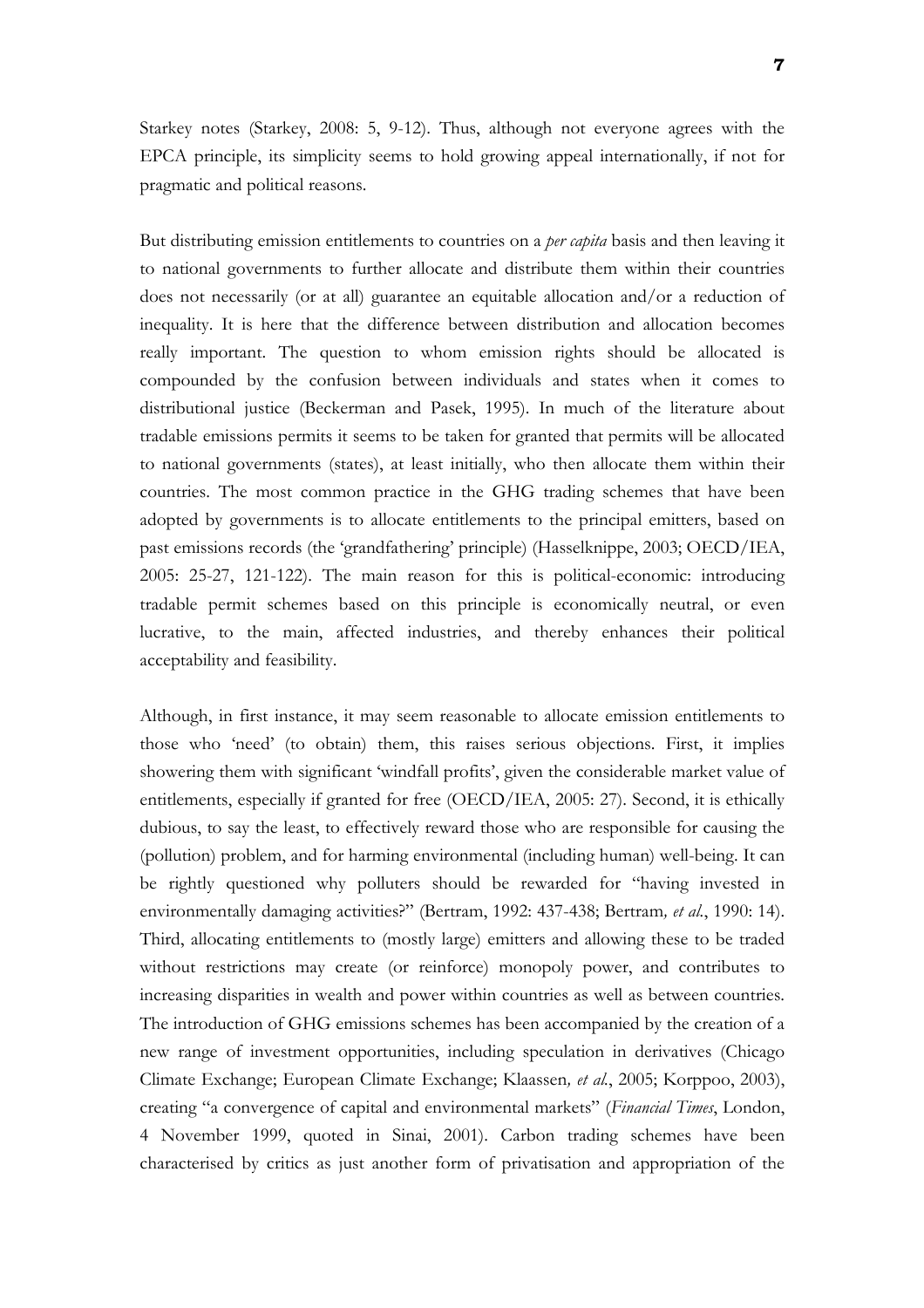commons, profit making and increasing inequality, and constituting 'carbon colonialism' (Bachram, 2004; Pearce, 2008).

However, these objections against carbon trading schemes are no reason for dismissing them altogether. Rather, they emphasise the need for designing schemes in ways that take into account ethical, social and political considerations. It is possible to design carbon trading schemes that *reduce* inequality, and that benefit the poor and communities rather than the rich, and that strengthen the economic basis of democracy. The key, I will argue, lies in allocating entitlements to individuals but to manage these entitlements at the community level.

The more logical step following on from *distributing* emission entitlement over countries on a *per capita* basis, especially if this is done on equity grounds, is to also *allocate* such permits to individuals. If entitlements are distributed between countries on the basis of the argument that all people have an equal right to the use of, or benefits provided by, the atmospheric commons, it seems odd to then *allocate* those rights to only *some* people within countries. Recently, the idea of granting emission entitlements to individuals has been taken up by advocates of domestic tradable permit schemes - DTQs (Fleming, 2007; Starkey and Anderson, 2005; The Foundation for the Economics of Sustainability (Feasta), 2008). DTQs assign a proportion of emission entitlements, for free, to individuals (be it only adults) on an equal *per capita* basis. Emissions that can be attributed directly to energy use by individuals (in the UK, some 40 per cent), are covered by individual entitlements, while the remainder is tendered to business and government organisations (Fleming, 2007: 9-10). Such a scheme would have the advantage that the costs of reducing emissions would be borne largely by the main energy users (emitters) and by those individuals who exceed their quota, while sparing those on low incomes and offering an incentive to all energy users to minimise their emissions. Although the idea has drawn criticism for being overly complex (Graham, 2004) and DTQs carry higher set-up and running costs than alternative approaches to reducing emissions, they seem technically feasible (Starkey and Anderson, 2005: 2, 31-35).

However, for several reasons, it is preferable to design a scheme that, although formally allocating entitlements (for free) to individuals, does not involve *trade* by individuals. The reasons relate to efficiency, the *collective nature* of the emissions reduction challenge, equity considerations, and the potential advantages of managing entitlements collectively rather than individually.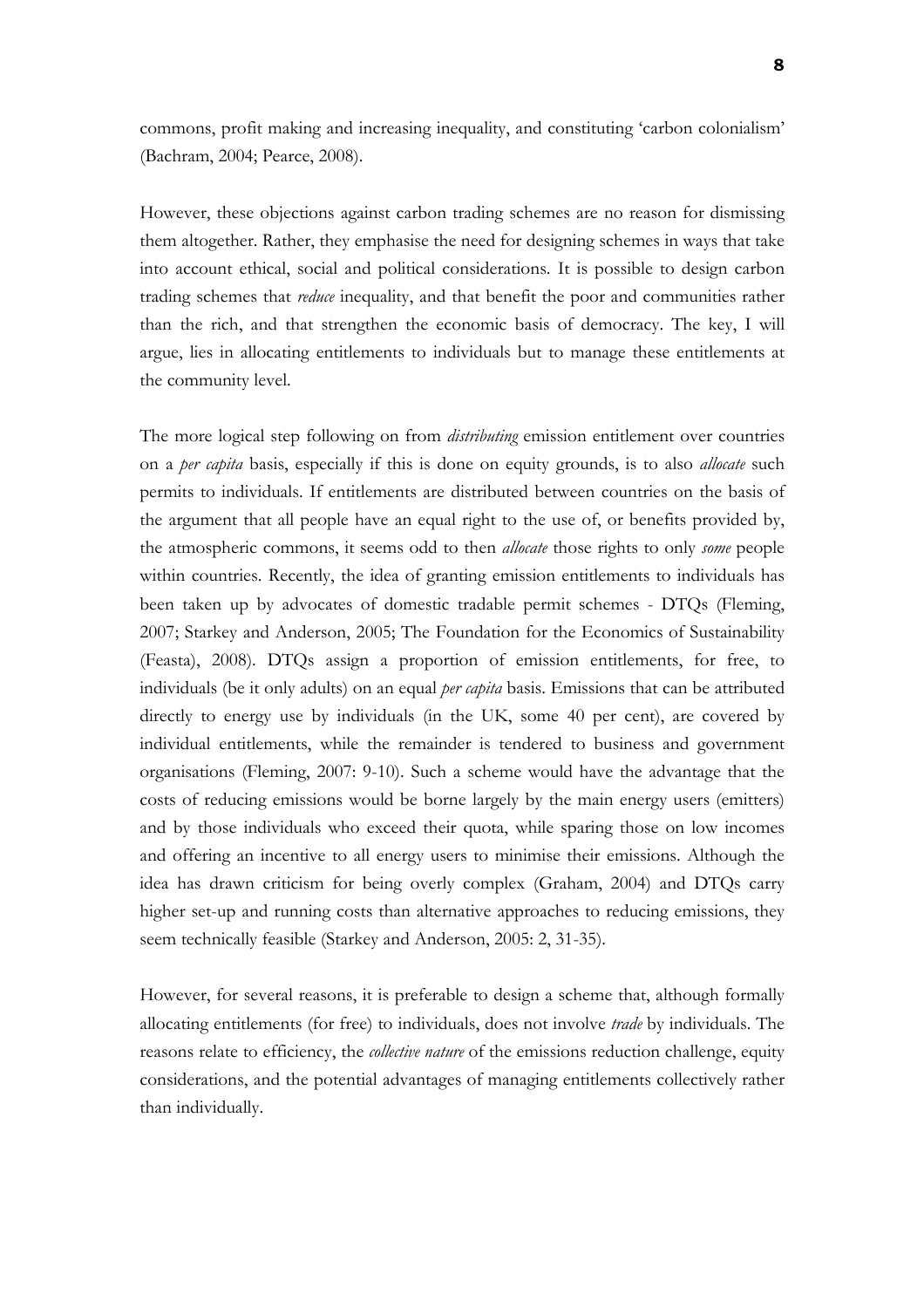As already noted above, the transaction costs associated with an emissions trading scheme involving millions of individuals are significant, diminishing their efficiency. Although it has been argued that the higher costs of such schemes are offset by their less tangible benefits, such as involving all people in the challenge of, and responsibility for, controlling emissions, this argument is not very convincing, for the reasons explained below (Starkey and Anderson, 2005: 35).

Involving individuals in trading emission entitlements may be seen a means of involving them in a common purpose, but it also *individualises* the challenge. Sure, individuals, as consumers, can do quite a few things to mitigate or reduce their energy use and emissions, but we cannot depend on such choices for bringing about the infrastructural and systemic changes that are required to make our production, consumption, transport and energy systems (among other) sustainable. For instance, some people may choose to install solar hot water systems, to buy 'green' electricity, to live close to their work, or to use public transport, but the adoption of such solutions by all or even most people (or even making them available to many) requires decisions, and significant expenditure, at the collective level.

Also, it seems doubtful that allowing individuals to trade entitlements would make people feel part of this common challenge. It may just as well reinforce the prevailing emphasis on individual responsibility and approaches, with individual gain (personal cost-benefit rationality) as the main driver for reducing emissions. Moreover, when individuals benefit from trade, it is quite possible that they will not invest their gains into further reducing their energy use or emissions, but on consumptive purposes. To really involve individuals in the challenge of reducing emissions requires an approach that conceives of individuals as *persons in community*, a view that sees human beings as constituted by (the quality of) their relationships and that acknowledges their mutual interdependence (Daly, et al., 1989: 159-175).<sup>6</sup> The welfare of each depends very much on that of the community as a whole, and vice versa. This applies *a fortiori* to the issue of climate change, which requires the building or strengthening of collective capacity to deal with sources and (potential) effects on communities as well as individuals. Such a view also implies adopting approaches and seeking solutions that involve people as citizens rather than as consumers.

Allocating entitlements to individuals also does not imply *reducing* inequality, as both rich and poor would qualify for equal entitlements. Although the marginal value such permits would be greater to the poor than to the rich, ultimately the rich would stand to gain most from allocating entitlements to individuals, especially if trading (and speculation) in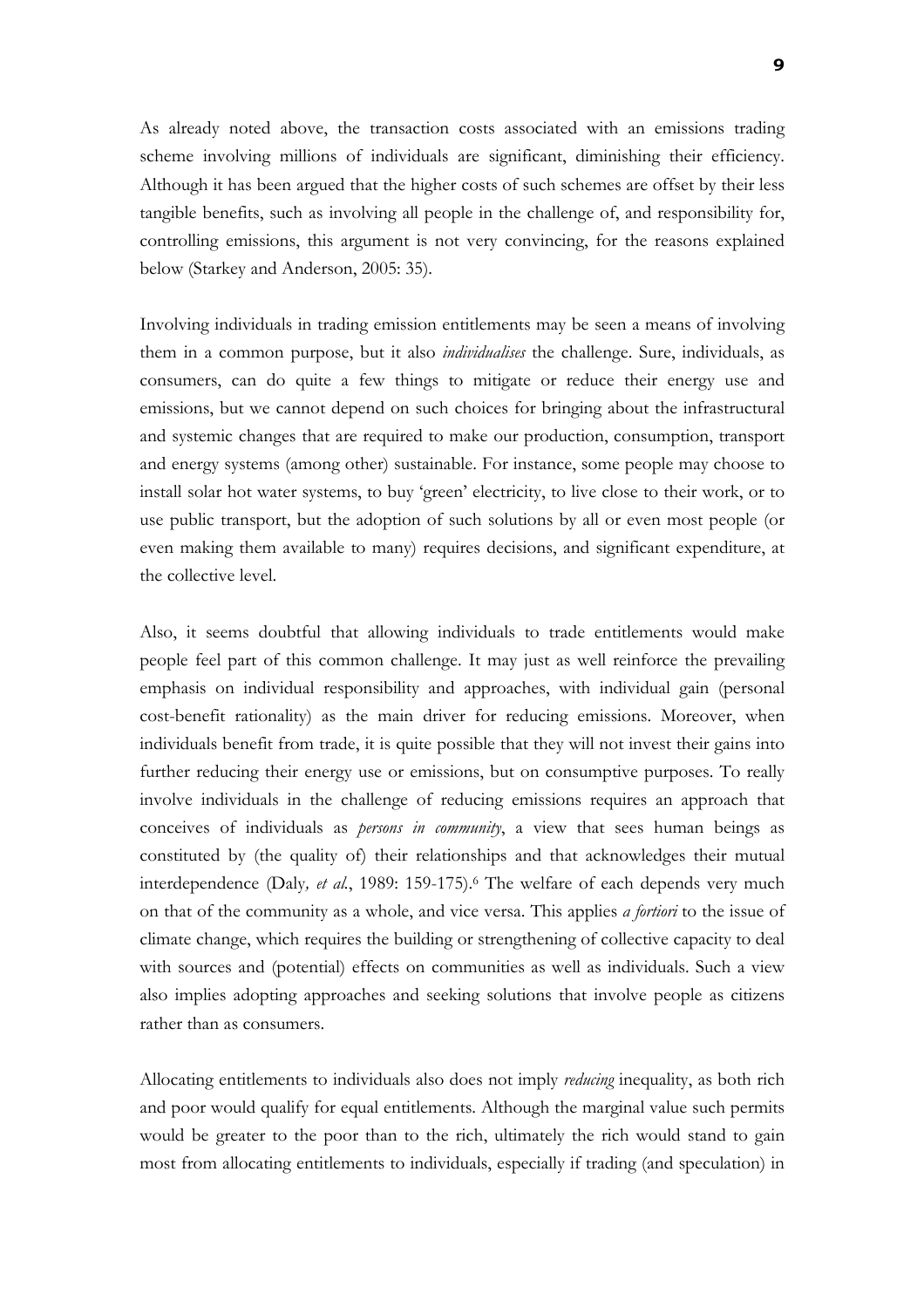permits is allowed. Chances are that the poor would sell whatever they can of their entitlements as they desperately need income to meet their daily needs (Martinez-Alier, 1993; Martinez-Alier, 2002), while the rich can continue their unsustainable lifestyles by simply buying additional entitlements, and might be able to generate potentially big profits from trading large volumes of permits on the market.

The approach favoured here is to allocate formally emission entitlements to all individuals, but to assign responsibility for the management of these entitlements, bundled on a geographical or community basis, to community organisations. Apart from being more equitable than allocating emission entitlements to the major emitters, this also has the potential to promote sustainable development. How such a scheme would work and can deliver this potential, I will discuss in the following section.

#### **GHG emission entitlements and sustainable development**

The idea advanced here is that of a scheme that allocates emission entitlements (for free) to individuals, but in which their management occurs, on a community level, by specially designated bodies, referred to here as Community Carbon Trusts (CCTs). Assigning responsibility for the management (including trade) of entitlements to a community organisation is advocated not just to reduce transaction costs; it is also more in line with the collective nature of the challenge posed by climate change, and has the potential to strengthen the capacity of communities to deal with this challenge, which needs to be seen in the broader context of the need for sustainable development. Giving the responsibility for the management of entitlements to specially designated community bodies rather than general local/regional government organisations also helps to ensure that spending of the revenue from the trading of entitlements is focused on the ultimate objective of reducing emissions and advancing sustainability.

In line with the C&C and ES approaches, the scheme proposed here starts with determining the maximum allowable level of global GHG emissions. This would be divided by the world population, giving the *per capita* amount of GHG (environmental) 'space' and entitlement. This space would be distributed across countries based on population numbers, determining each country's ultimate quota.<sup>7</sup> Within countries, GHG entitlements are then distributed by national governments over newly created community organisations (CCTs), with each CCT representing a geographical area that is considered socially and environmentally appropriate.<sup>8</sup> Initial emission entitlements are based on existing levels of emissions and population (in line with the C&C approach),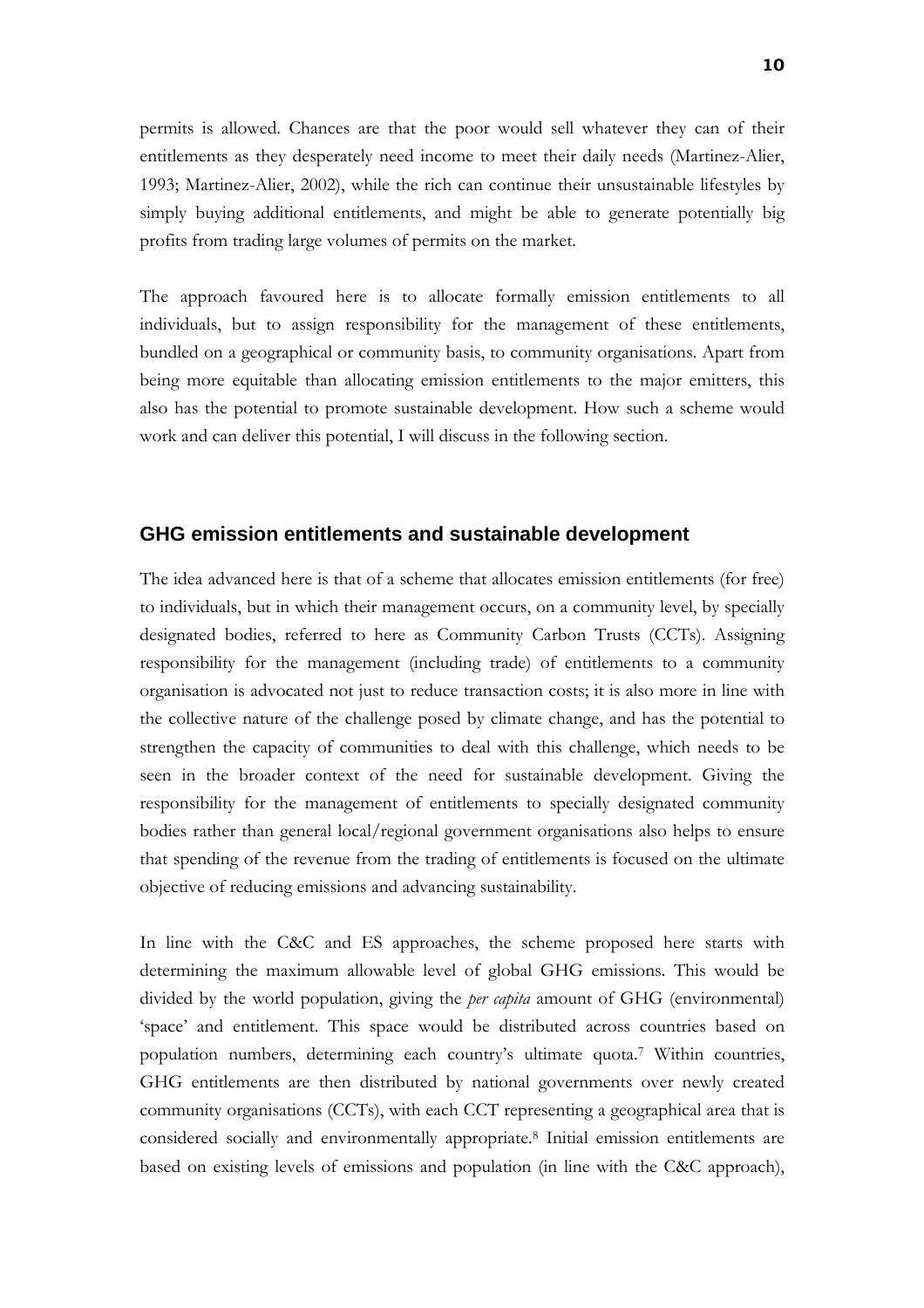but are reduced gradually and steadily (every year or every few years) to reach their ultimate quota by the target year.

Globally agreed designated sources of emissions (companies, organisations, sectors) in all countries must buy emission permits, either from CCTs in their own countries, or on the international market. Carbon banks could act as intermediaries to facilitate trade and reduce transaction costs.<sup>9</sup>. Trading, then, would occur between the major ('upstream') emitters, CCTs, and carbon banks. As the amount of available permits gradually contracts, the price of permits rises over time, providing an incentive to emitters to reduce their emissions in the most cost-effective way (so that the marginal costs equal the marginal benefits). Emitters that are not able to reduce emissions will see a continuing increase in the costs of covering their emissions, which will be incorporated into the prices of their goods and services, making these relatively more expensive than less carbon intensive alternatives (such as renewable energy resources compared to fossil fuels). Thus, the incentive to reduce or contain emissions becomes stronger over time.<sup>10</sup>

The main difference between the proposed scheme and that like the EU's ETS is that entitlements are not allocated to the major emitters, but to community organisations (formally, to all 'individuals-in-community'). The major differences with the DTQs referred to above is that entitlements are not traded by individuals, and that the revenues from trading flow to CCTs rather than individuals. Another difference between DTQs and the scheme proposed here is that the latter allows trading to occur internationally, which is not just important from the point of view of enhancing efficiency (Hepburn and Stern, 2008: 271; Tietenberg, 1992b: 50), but a necessity for the scheme proposed here to balance supply and demand. As most of the major emitters (and thus demand for entitlements) are found in high-income countries, but most entitlements would be owned by people in low-income countries (given their larger populations), confining trade within national borders would significantly hamper the opportunities for trade.

Apart from equity considerations, arguably an equally important rationale for adopting the scheme proposed here is that the flow of income that is expected to be derived from selling entitlements by CCTs will significantly strengthen their capacity to deal with the challenges posed by climate change. However, to ensure that this will be the case, two conditions must be met. First, emission rights must be made inalienable in the sense that they cannot be sold indefinitely by CCTs (on behalf of their members), but only on an annual basis. This to avoid that entitlements accumulate in a few hands and increase inequality, as new monopolies are created that only serve their own narrow economic interests (Grubb, 1989: 34), and also to minimise the scope for speculation (which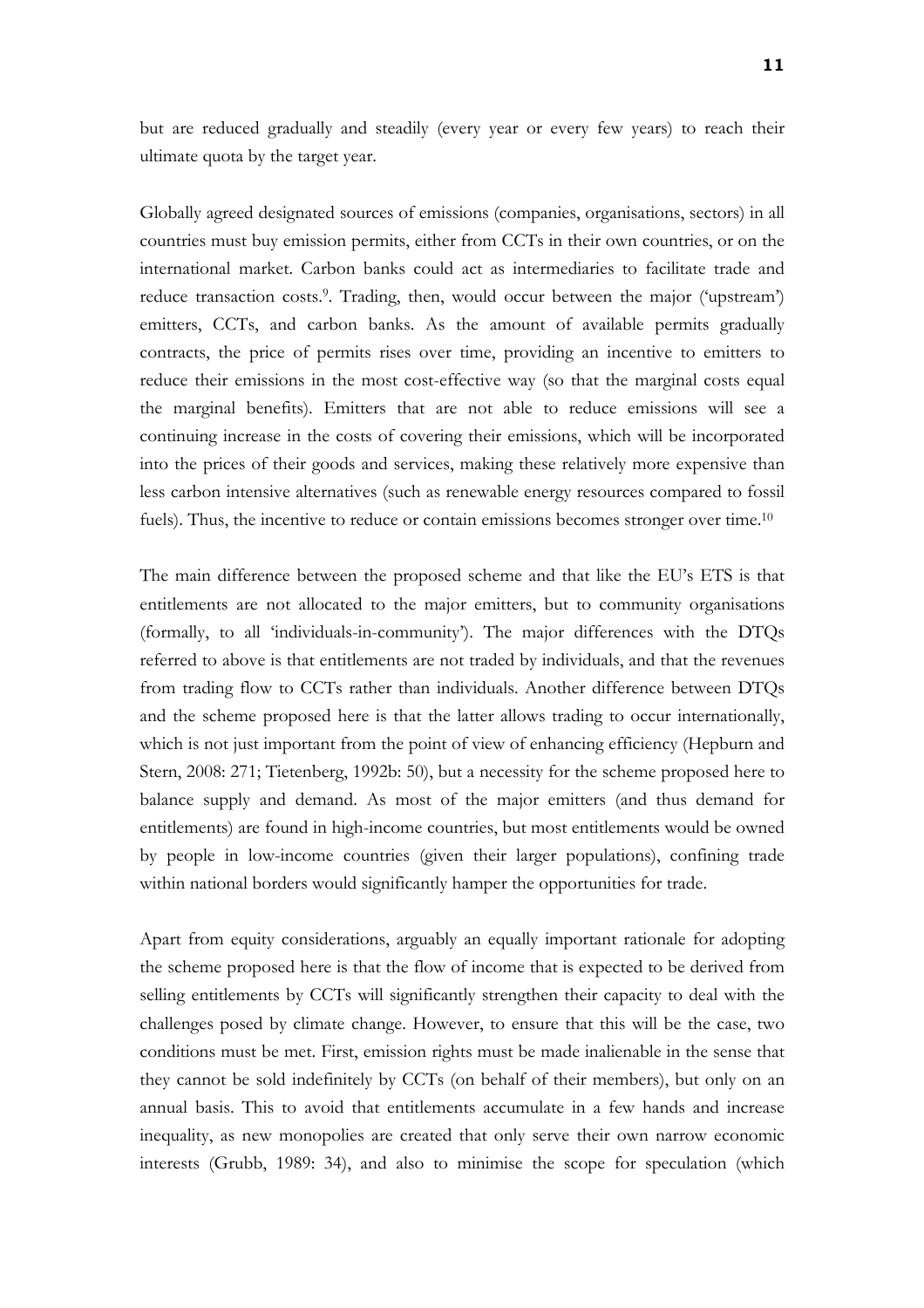contributes to price instability and adversely affects investment decisions). Second, the revenue derived from entitlements can only be spent on programmes and projects that reduce emissions (mitigation) and/or that assist communities to cope with the effects of climate change (adaptation).<sup>11</sup> The obvious reason for this is to avoid that revenues are spent on projects or measures that increase GHG emissions (such as road building). This condition is a practical application of the idea that the currency by which entitlements are traded should be in the form of projects or measures that contribute to carbon abatement and/or enhancing energy conservation and efficiency (Grubb, 1989: 35).<sup>12</sup>

The importance of strengthening local capacity for promoting sustainable development widely recognised in the environmental movement and in the literature on sustainable development (Adams, 1990; DeWitt and Mlay, 1999; Durning, 1989; Meadowcroft, 2004; Seyfang and Smith, 2007), while the significance of the role of local government and community-based action is increasingly recognised in the context of combating climate change. Local governments are no longer simply implementers of national policy and have developed approaches of their own (Bulkeley and Betsill, 2005; Bulkeley and Moser, 2007). These developments are most pronounced in the United States, where the failure of the federal government to take forceful action has provoked a raft of initiatives aimed at combating climate change at the state and local level, and where municipalities are said to be leading the way (Kousky and Schneider, 2003). In several European countries, many local governments have seriously engaged with *Agenda 21*, sometimes with the support from the national level (Lafferty, 2001). In these matters, local governments have also become an international actor in their own right through international organisation and programmes, such as ICLEI and the International Cities for Climate Protection Programme (ICLEI, 2007).

Although these developments should not be idealised, and local governments and communities are limited in their willingness and capacity to embrace sustainable development and issues like climate change, their significance should also not be dismissed or underestimated (Kousky and Schneider, 2003). Given their key role in urban and regional planning, housing and transport, local governments have a big role to play in advancing sustainability, but are often hampered in doing so by insufficient funding. As combating climate change is now an inevitable and necessary condition for advancing sustainability, requiring the (re-)development of environmentally sustainable urban, energy, transport and other infrastructures and systems, especially at local and regional levels, the transfer of income from emissions trade to this level of government boost the means for sustainable development. It is also badly needed, given the shortage of cash of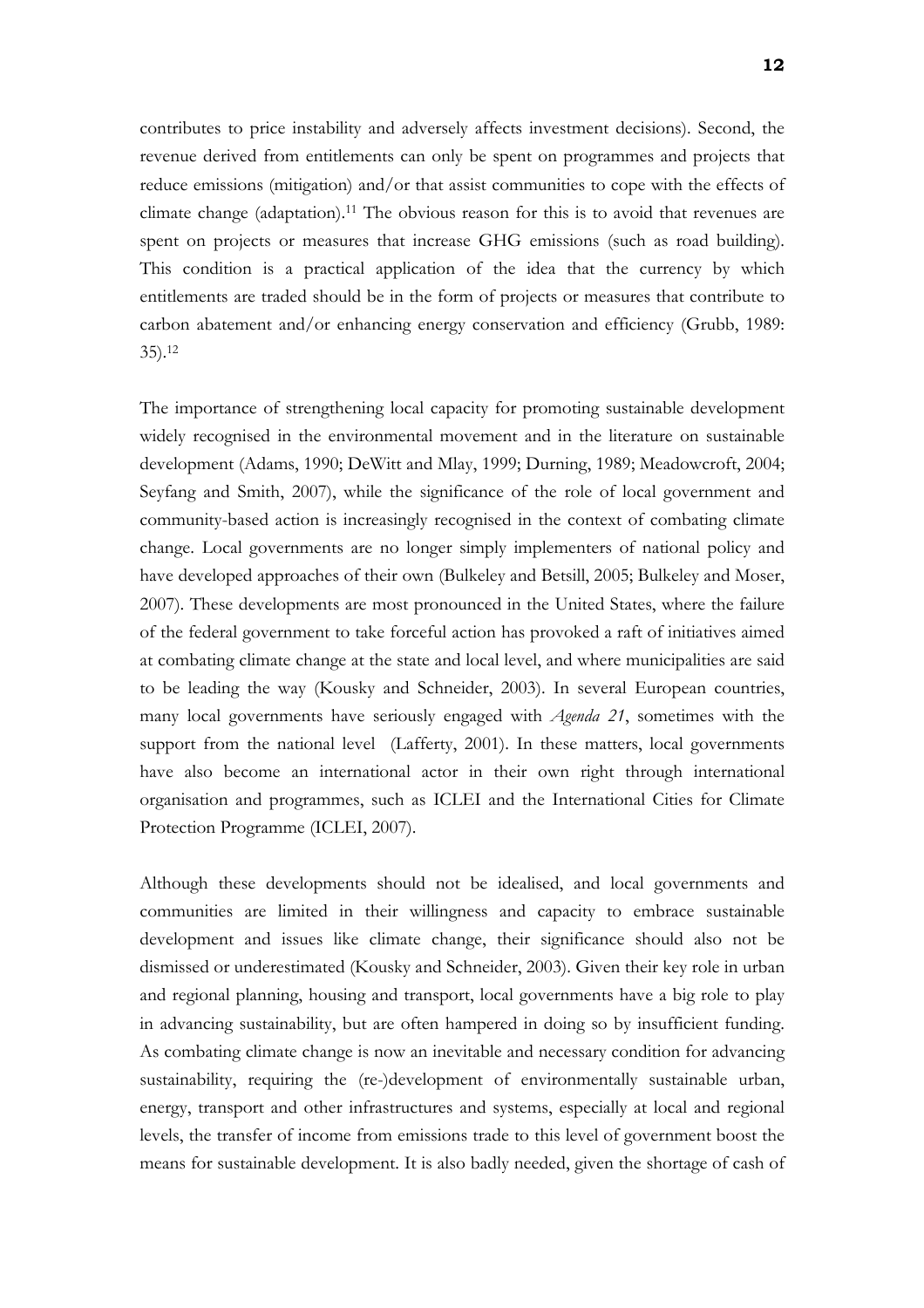**13**

many local/regional authorities and the enormous expense required for the development of sustainable infrastructures. An emissions trading scheme like the one proposed here provides the basis for a considerable income flow to local government. It increases the capacity for exploiting the potential synergies between the sustainable development agenda and the need to address climate change, especially at the local level (Wilbanks, 2003).

However, local governments are not *inherently* inclined to support sustainable development, and are also prone to being captured by particularistic, short-term, and vested interests. To prevent that, as a result of 'politics as usual', the income flow from emissions trading is spent by local governments on projects that increase rather than decrease emissions, it seems best to assign the management of these revenues to separate, independent bodies (CCTs). These bodies should be given the mandate to sponsor only projects and measures that reduce GHG emissions and/or that enhance the capacity of communities to adapt to climate change, *and* that are environmentally sustainable. Thus, CCTs would be able to influence decision-making by local governments, generally operating under considerable financial constraints, towards the development and maintenance of infrastructure that enhances sustainability. The scheme proposed here does not presume that all local/regional governments take environmental causes seriously, let alone consider these a priority. But tempting them with a considerable pool of money will certainly help.

Thus, the global emissions trading scheme proposed here is not only more equitable than those commonly advanced (based on the 'grandfathering principle' for the allocation of entitlements), but has also the potential to significantly strengthen local capacity for tackling climate change and advancing sustainable development. Moreover, it may also help to advance local democracy, as I will discuss in the next section.

#### **GHG emission entitlements, politics and democracy**

The management of GHG emission entitlements to CCTs as the representatives of 'individuals-in-community' not only has the potential to promote sustainable development, but also to enhance the involvement of people in decision making. On the condition that certain institutional arrangements are put in place, such a scheme is likely to enhance democracy of the direct (deliberative, participatory) as well as the indirect (representative) kind.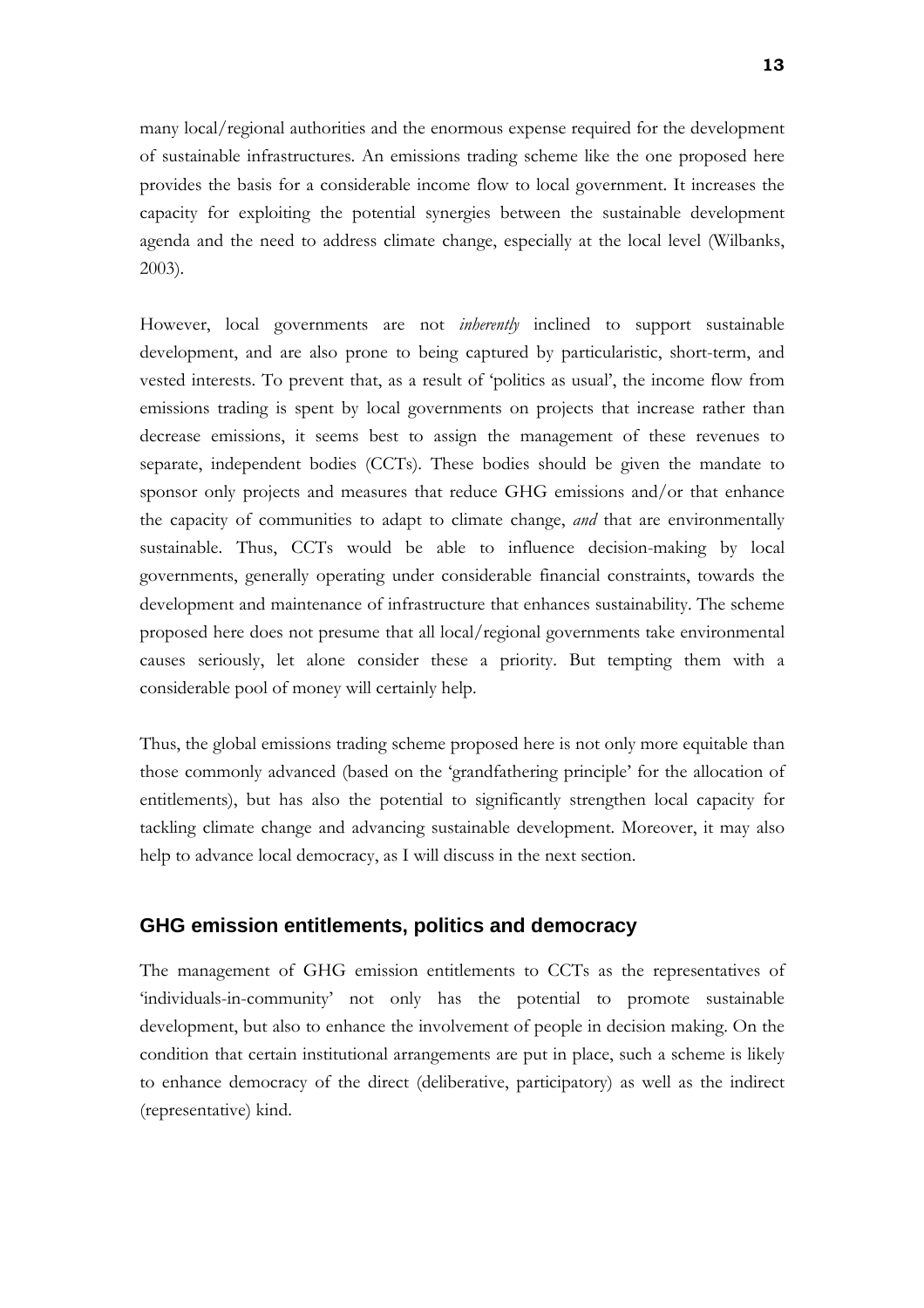It is sometimes argued that a reliance on economic instruments in public policy is detrimental to democracy of the deliberative or participatory kind. Such instruments, in particular those of a property rights nature, are said to diminish opportunities for public input and deliberation, and help to "establish more firmly an economically rationalistic world, one populated by *homo economicus* rather than *homo civicus*"*.* "*Homo civicus* is not good

for democracy". By contrast, although a reliance on regulation is sometimes referred to as a 'command-and-control' approach, it is seen as more likely to provide opportunities for public debate (Dryzek, 1995: 305-307).

This argument overlooks two important things. First, that market instruments themselves require regulation, for their establishment as well as their continued functioning. This is true for markets of all kinds, but even more so for 'quasi-markets' created in the realm of public goods, such as air quality. Foremost, such markets are created for the specific purpose of achieving particular environmental objectives, such as a reduction of pollution levels, at lower cost than via alternative means. The allocation of entitlements and obligations with regard to public goods is likely to arouse considerable public deliberation about goals, objectives and targets, as well as on institutional arrangements, implementation, enforcement, and performance. Thus, the establishment of a market for GHG emission entitlements invariably gives rise to (ongoing) public deliberation on these matters, perhaps even more so than if more traditional policy instruments are relied upon (such as standards or a 'Best Practicable/Technical Means' approach).

A second, and perhaps more fundamental, reason why market instruments, and in particular the allocation of GHG emission entitlements, have the potential of enhancing and not diminishing democracy is that they may help to strengthen the *economic basis* for democracy. As already noted above, distributing entitlements globally on a *per capita* basis would amount to considerable global redistribution of wealth, given the present inverse relationship between population size and income in the world. Inasmuch as democratic political systems require a minimum economic basis, such a transfer may assist in this respect. Moreover, allocating entitlements to CCTs strengthens the economic basis of communities and local governments in poor and rich countries alike, and is likely to enhance public interest in how revenues are spent, especially as these can be used for causes from which potentially also individuals benefit, such as the development of community-owned renewable energy sources, enhancing energy efficiency, and improved and low-cost public transport.

Although, for reasons discussed above, there is a need to lay down (internationally or globally) certain rules regarding the mandates and operations of CCTs, the decisions and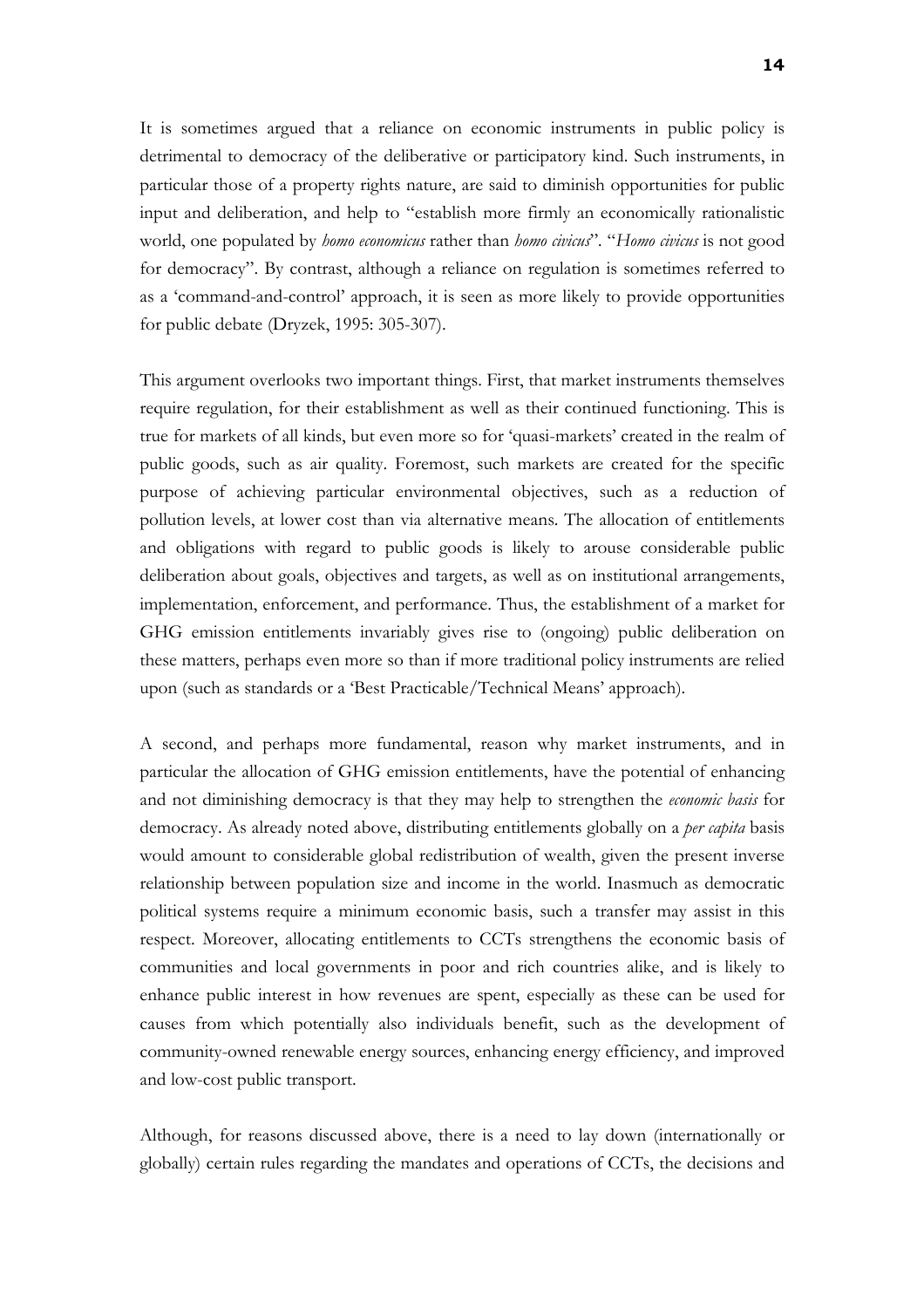operations of these bodies are likely to become the subject of considerable public deliberation. All people living within area covered by a CCT are formally or legally members of the Trust. Trustees are accountable to (and elected by) the members of the Trust, and all members will have an opportunity to contribute to the debate about what programmes and projects (aimed at mitigating and/or adapting to climate change, based on sustainability principles) to spend the revenue from selling their emission entitlements on. The needs and preferences of, and within, rural and urban communities may differ, and a community's priorities in these areas are likely to change over time. In other words, it is important that the diversity of needs and preferences can be expressed through the decision-making processes by which it is decided how the revenues are to be used within the general constraints specified above.

The management of GHG emission entitlements by communities may help to enhance democracy also in other ways. It is likely to strengthen the position of local government *vis-á-vis* central government, in particular in the all-important area of energy policy and management. Presently, energy policy is largely determined by central governments, influenced by big (private or semi-public/private) companies that emphasise and profit from large scale forms of energy generation beyond the control of communities. Enhancing the capacity of communities to develop their own forms of energy generation and management, tilts the 'playing field' of the market, at least to some extent, back towards communities, and creates a political-economic basis from which they can build an environmentally sustainable physical and energy infrastructure. Perhaps most importantly, granting emission rights to 'individuals-in-community' can help build or restore people's collective sense of being able to influence their own future, instead of being controlled and manipulated by the anonymous forces of 'the market' and technological development, as described by Ulrich Beck in the "Risk Society" (Beck, 1992).

To ensure that CCTs are and remain responsive to the views, interests and needs of the community that they represent, it is desirable that their Board members are elected by the communities on a regular basis. For the sake of continuity and promoting a longer-term perspective, one third of the Board members could be elected every five years. However, this is not the place to fill in the details of the rules and arrangements by which CCTs operate, also because this is best left to a process of discursive design at the community level. The notion and experience of (especially local) democracy is likely to take on greater meaning if people are able to link substantive outcomes to collective choices. Again, this is not to idealise local government or to denigrate the importance of nationstates and national governments. All levels of government and governance have crucial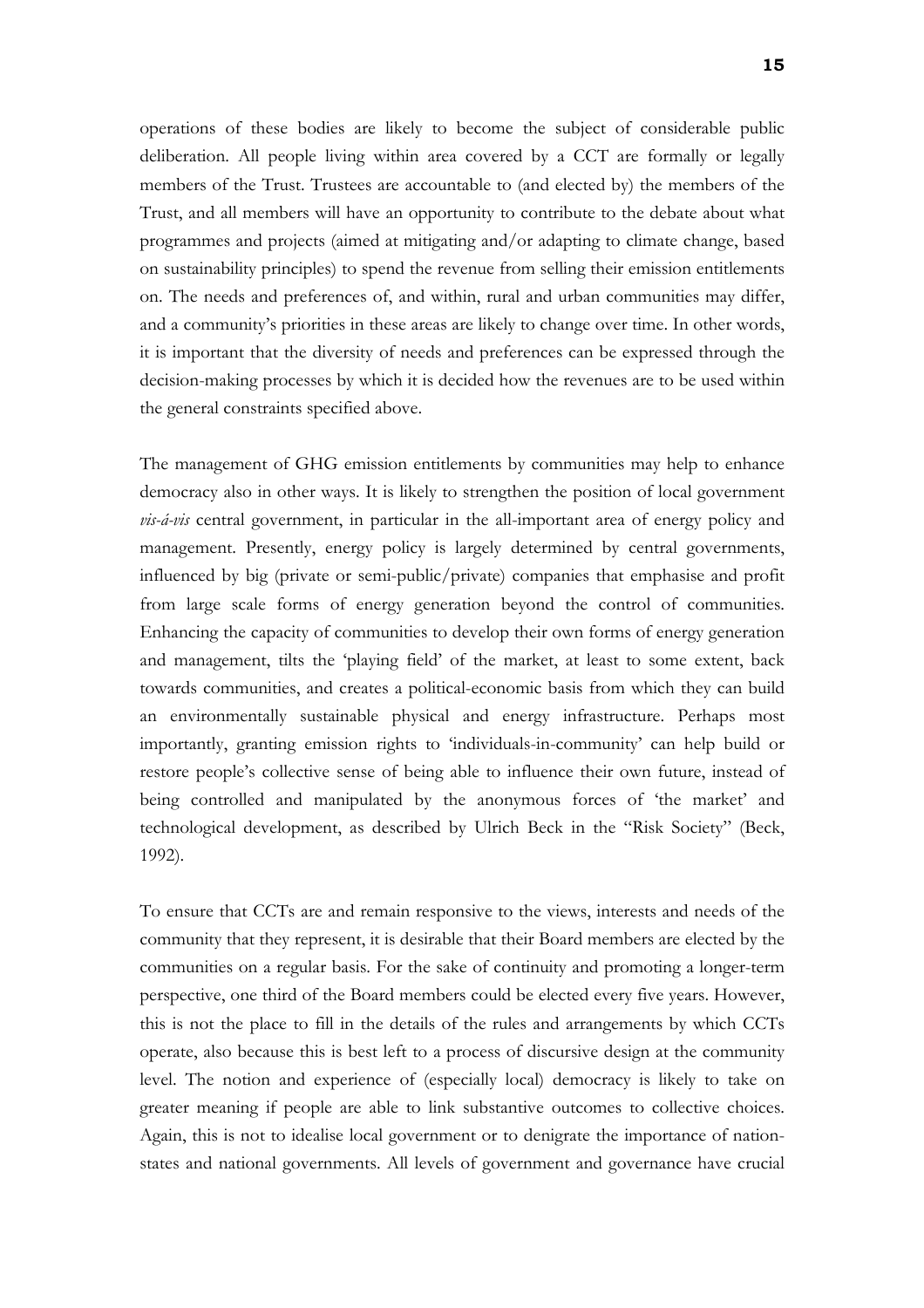roles to play in addressing climate change and other environmental issues. In the prevailing global political-economic system, there is a need for strengthening the collective capacity to deal with these issues at all levels. What is argued here is that it is possible to design a global tradable permit scheme for greenhouse gas emissions that is equitable, that strengthens the capacity of communities, and that enhances public influence on vital decisions that affect communities and the environment.

Even though the potential advantages of introducing a system of tradable emission rights along the lines suggested may be apparent, to what extent is it politically feasible? It could be argued that local or regional governments in many, especially low income, countries do not have the means to manage the emission entitlements for the citizens in their area (Baumert*, et al.*, 2003). Although weak local/regional government capacity is no doubt a problem in many countries, the scheme proposed here is aimed specifically at boosting that capacity. However, as corruption can be a serious problem also at this level, it seems desirable to assign the management of revenues from the sale of entitlements to specialised bodies (CCTs) that operate independently to internationally agreed standards. The common elements required for the proper functioning of such bodies (their mandates and rules related to trade and the spending of revenue) suggest the need for designating an international organisation that assists in the creation and operation of CCTs, and that audits their performance. Funding for these purposes could come from a small levy on the trade of emission entitlements. Moreover, it could be agreed internationally that some of this revenue is made available to national governments that have inadequate monitoring, reporting and enforcement capacity, which is another essential requirement for the effectiveness of any global tradable permit scheme or, for that matter, any international regime or regulation.

No doubt the strongest opposition to the adoption of a scheme like the one proposed here will come from those parties that stand to lose the significant gains potentially associated with the allocation of entitlements based on the 'grandfathering' principle. Allocating emission entitlements to communities rather than businesses does not in itself change the cost structure of reducing emissions. The 'loss' incurred by business from an allocation of entitlements to communities relates primarily to the unearned and undeserved profits that stand to gain if such entitlements are granted to them. It is the outlook on considerable 'windfall profits' that makes tradable emissions proposals acceptable and attractive to many businesses. Allocating emission entitlements to communities eliminates this prospect and therefore can be expected to lead to diminished support for, and increased opposition to such a scheme in business circles.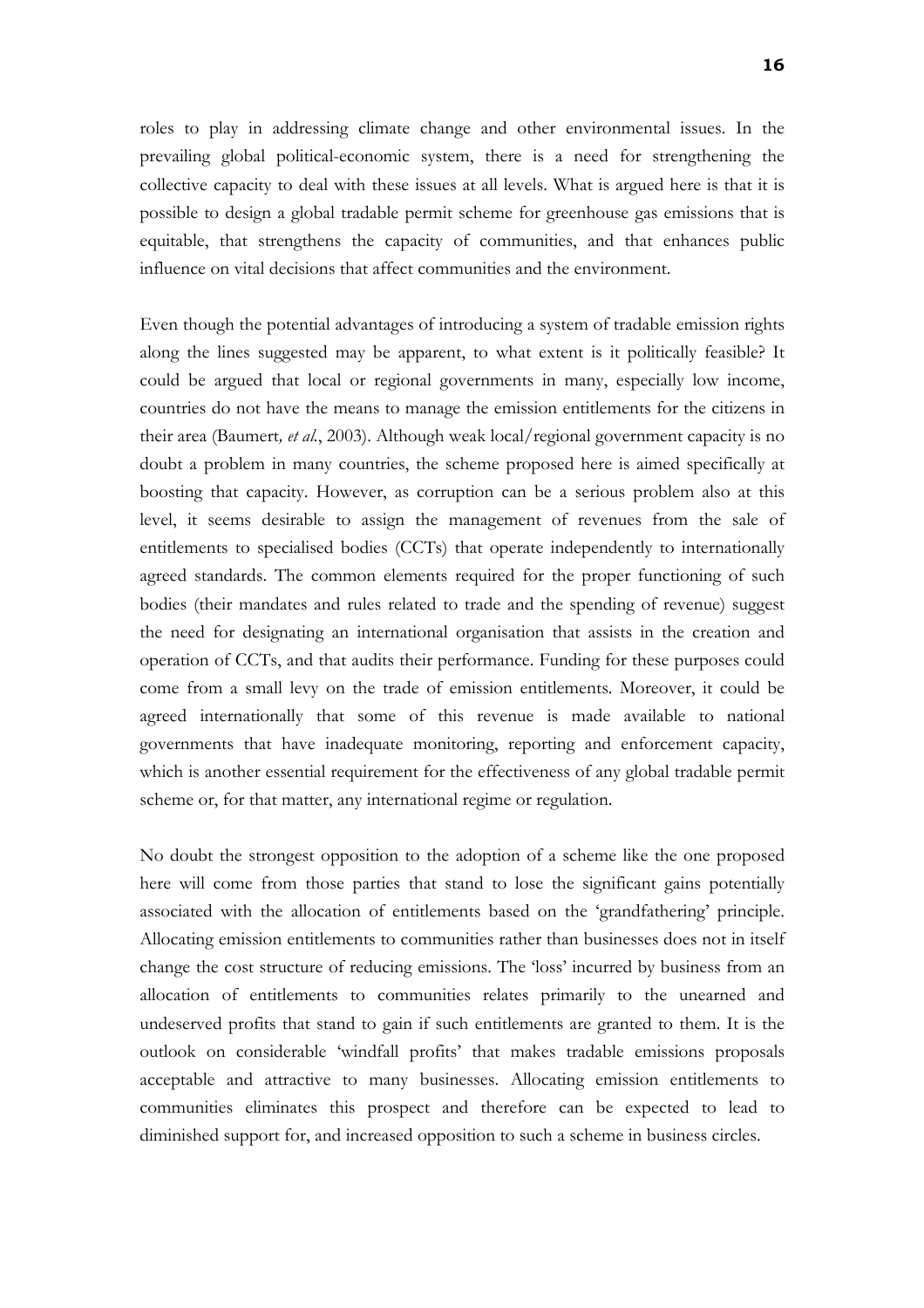As noted above, the adoption of the 'grandfathering' principle as the basis for the allocation of emission entitlements can be explained foremost on its acceptability to major businesses, and to the fact that the business sector occupies a privileged position within many political systems. But this is no reason for readily dismissing alternatives as 'unrealistic'. The privileged position of business in democratic systems should not be taken as a 'given', but should be seen as problematic and contestable from a democratic perspective (Dahl, 1985; Lindblom, 1977; Polanyi, 1944). Rather than further strengthening the position of businesses by giving them rights to collective goods, we should identify and adopt ways to 're-embed' economic interests within the sociopolitical structures of societies. Formally assigning emission entitlements to CCTs gives citizens more control over infrastructural development and helps to counter the trend towards the increased concentration of economic power that also translates into political power.

Even from a politically or economically 'realistic' point of view, allocating emission entitlements to communities cannot be simply dismissed as idealistic. Proponents of tradable permit schemes also often refer to the option of making businesses pay for entitlements, for instance, by auctioning them (Fleming, 2007). Schemes may start off on the basis of the 'grandfathering' principle, but the possibility or even likelihood of gradually introducing auctioning for a growing proportion of emission entitlements is often referred to as a realistic option (Stavins, 2008). Initially, 'grandfathering' may be needed to overcome the opposition to the adoption of such schemes, but once they are in place, governments may well be inclined to gradually introduce auctioning as a means of generating revenue enabling them to finance the significant costs associated with the development of sustainable infrastructures needed to move towards 'carbon neutral' economies. Similarly, there is no reason why, even after GHG entitlements have been given initially to businesses, they cannot be gradually transferred from businesses towards communities instead of being auctioned.

Of course, to the extent that businesses accept the challenges posed by sustainable development, they may benefit, too. A growing number of businesses involved in selling services, projects and technologies that reduce GHG emissions stands to gain from the increased demand for these things from communities. The scope for expansion of such industries is enormous, and arguably represents a new frontier or stage in the ecoindustrial revolution that has only just begun.

But the real 'winners' of the scheme proposed here will be communities. Significant tangible and intangible benefits can be expected to flow from the greening of urban,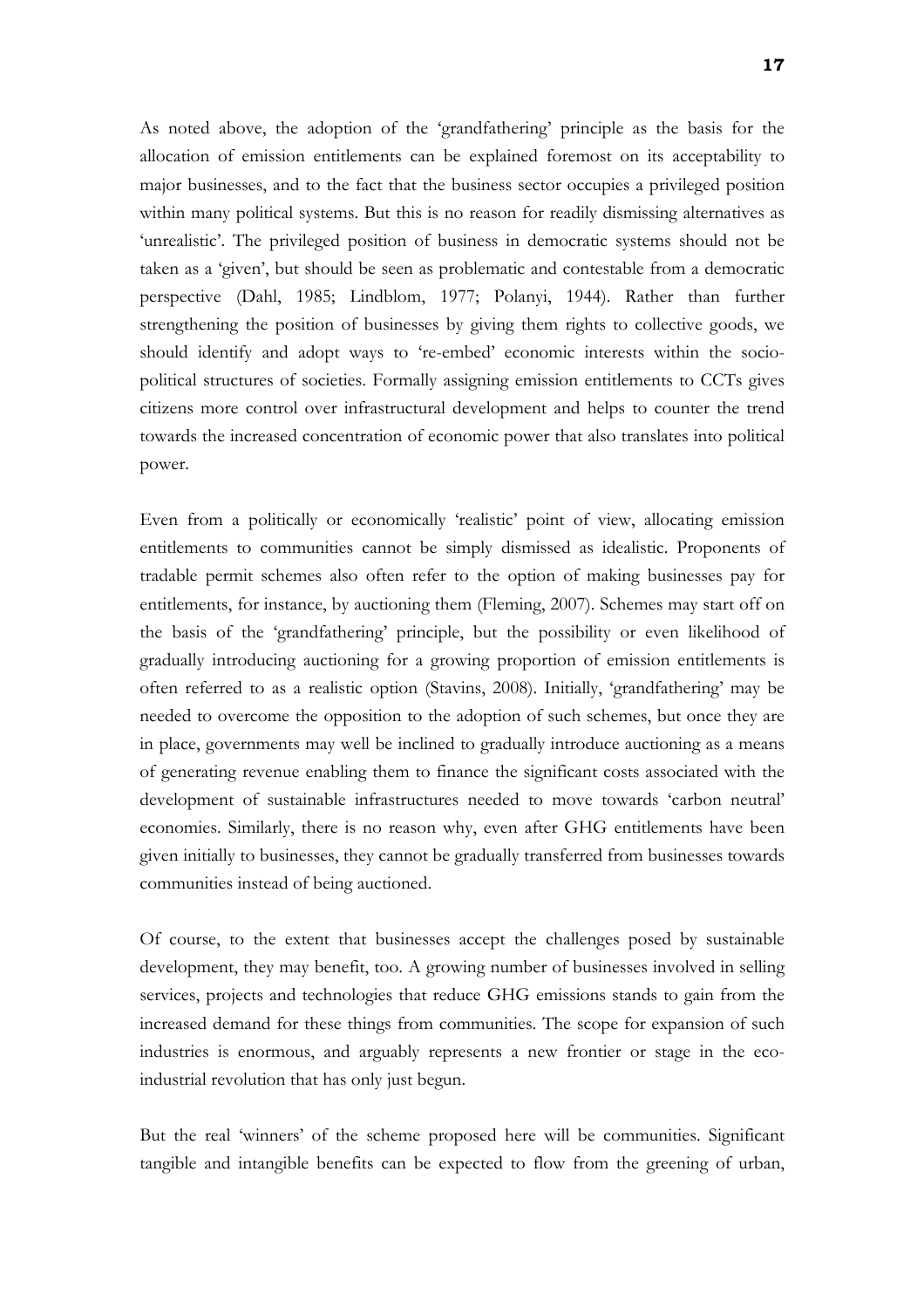energy and transport infrastructures, enabled by the expected boost in financial capacity of communities. This, in turn, will strengthen the capacity of communities to adapt to the already inevitable effects of climate change and to deal with other environmental challenges. Moreover, such a scheme may help stimulate public debate in communities about their own future, enhancing democracy as well as the sense of community and citizenship.

In the end, whether emission entitlements are allocated to businesses or communities is a political decision influenced by the relative power and influence of the various parties and interests involved. To bolster the case for community entitlements, communities themselves will need to embrace the idea. Environmental and citizens' groups will need to push hard for its acceptance by governments. Eco-businesses need to lobby governments and bring home the fact that, in the medium to long-term, there are likely to be more economic winners than losers from the necessary greening of infrastructures. But such pressure should not even be necessary to convince governments of the benefits of a system that enhances the capacity of communities, and therefore nations, to deal with climate change and to develop sustainable infrastructures, and that diminishes the dependence on mostly foreign controlled supplies of energy and other resources that are steadily being depleted. Supporting such a course is also likely to strengthen the political legitimacy and stability of governments. The need to reduce GHG emissions provides not only an opportunity for sharing environmental space equitably and sustainably, but also for displaying political vision and quality of leadership.

### **Conclusion**

In recent years, the idea of establishing a global GHG emissions trading system initially advocated mostly by economists, has been gaining support among environmental advocates, businesses and governments. Much of this growing support is based on the perceived economic advantages of such a scheme, which offers governments and businesses opportunities to reduce GHG emissions in the most cost-effective way. Moreover, as granting emission entitlements to emitters based on past emission records ('grandfathering') has become the most commonly adopted basis for allocating emission entitlements, many businesses stand to gain considerably from the adoption of such a scheme. However, allocating entitlements to emitters (polluters) does nothing to reduce inequity within countries; on the contrary, it is likely to contribute to a widening of the gap between rich and poor, the powerful and the powerless. More generally, advocates of emissions trading schemes tend to focus mainly on claimed economic benefits and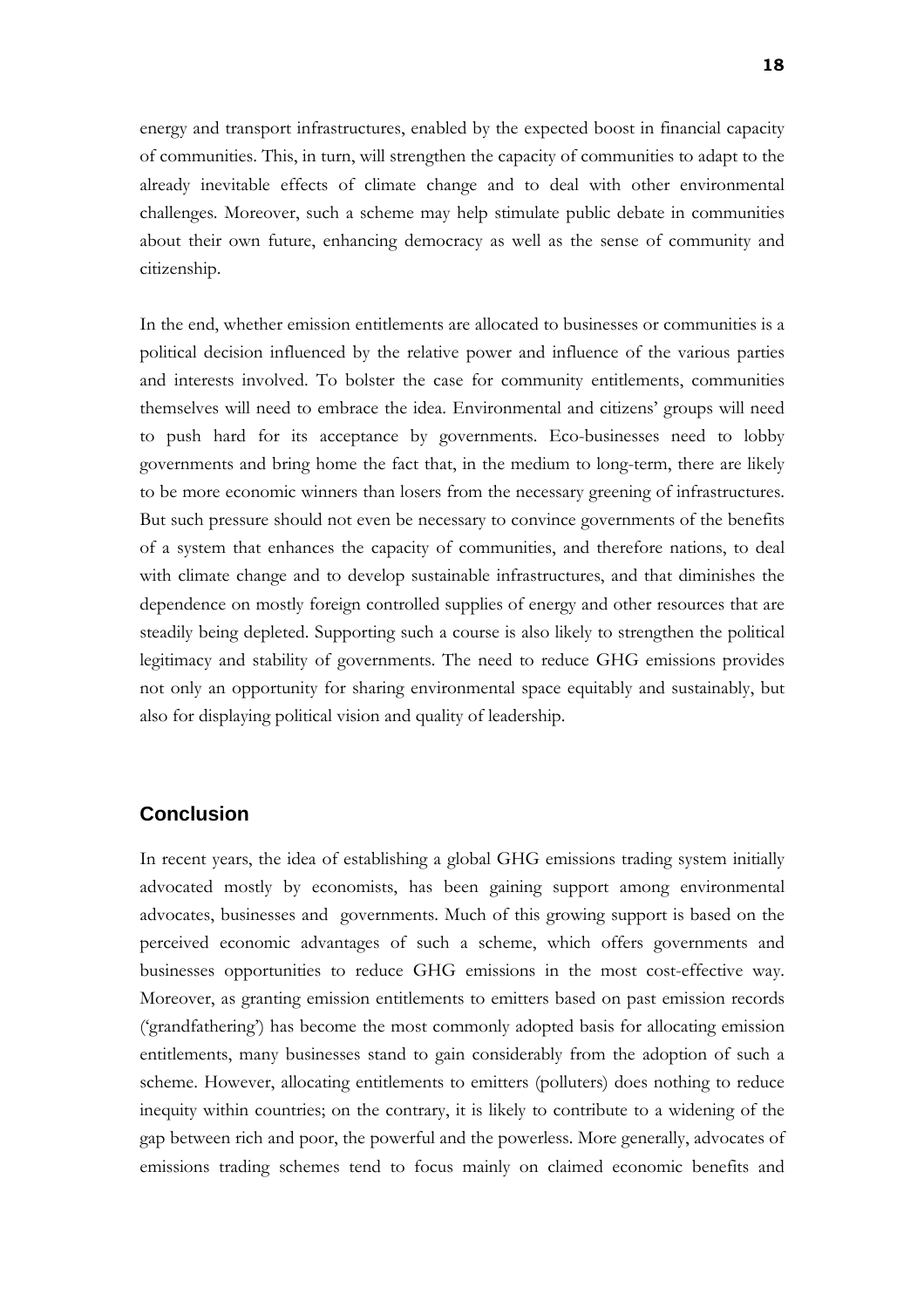ignore the ethical, social, and political issues associated with the design of such schemes, in particular with regard to whom emission entitlements are allocated. This neglect, even if the claimed economic advantages can be achieved, significantly weakens the case for such schemes, possibly to the point that their disadvantages outweigh their potential benefits.

This paper has explored a design of a global GHG tradable permit scheme that is economically efficient, environmentally effective, and ethically, socially and politically acceptable or even attractive to most people. Allocating entitlements to all people on a *per capita* basis, in line with the principles advocated by the environmental space and C&C approaches, and combining this with institutional arrangements that assign responsibility for the management of entitlements to local/regional organisations that represent 'individuals-in-community', has the potential to boost communities' capacity to mitigate and adapt to climate change by supporting development, that is environmentally sustainable and equitable, and that also enhances democracy, in particular by strengthening the economic basis of local government and by promoting public involvement in collective decision-making.

The scheme proposed here is simple in broad outline. It recognises the ecological imperative of reducing anthropogenic GHG emissions. It notionally allocates the environmental (GHG) 'space' to all humans in the world on a *per capita* basis, as a (gradually diminishing) quantity of inalienable emission entitlements. It requires the development of fairly straightforward institutional arrangements for these entitlements to be managed by specialised, independent community organisations (CCTs) on behalf of the 'individuals-in-community' within their areas. Like all tradable permit schemes, it requires the creation of a national framework for registering and monitoring emissions and trade, and the enforcement of rights and obligations.

Although such a scheme can expect strong opposition from businesses that stand to lose the unearned profits from the allocation of emissions based on the 'grandfathering' principle, the benefits to societies and the world as a whole are much more significant. One would hope and think that this will be sufficient reason for such a proposal to be embraced by political leaders who claim to be committed to advancing the interests of citizens.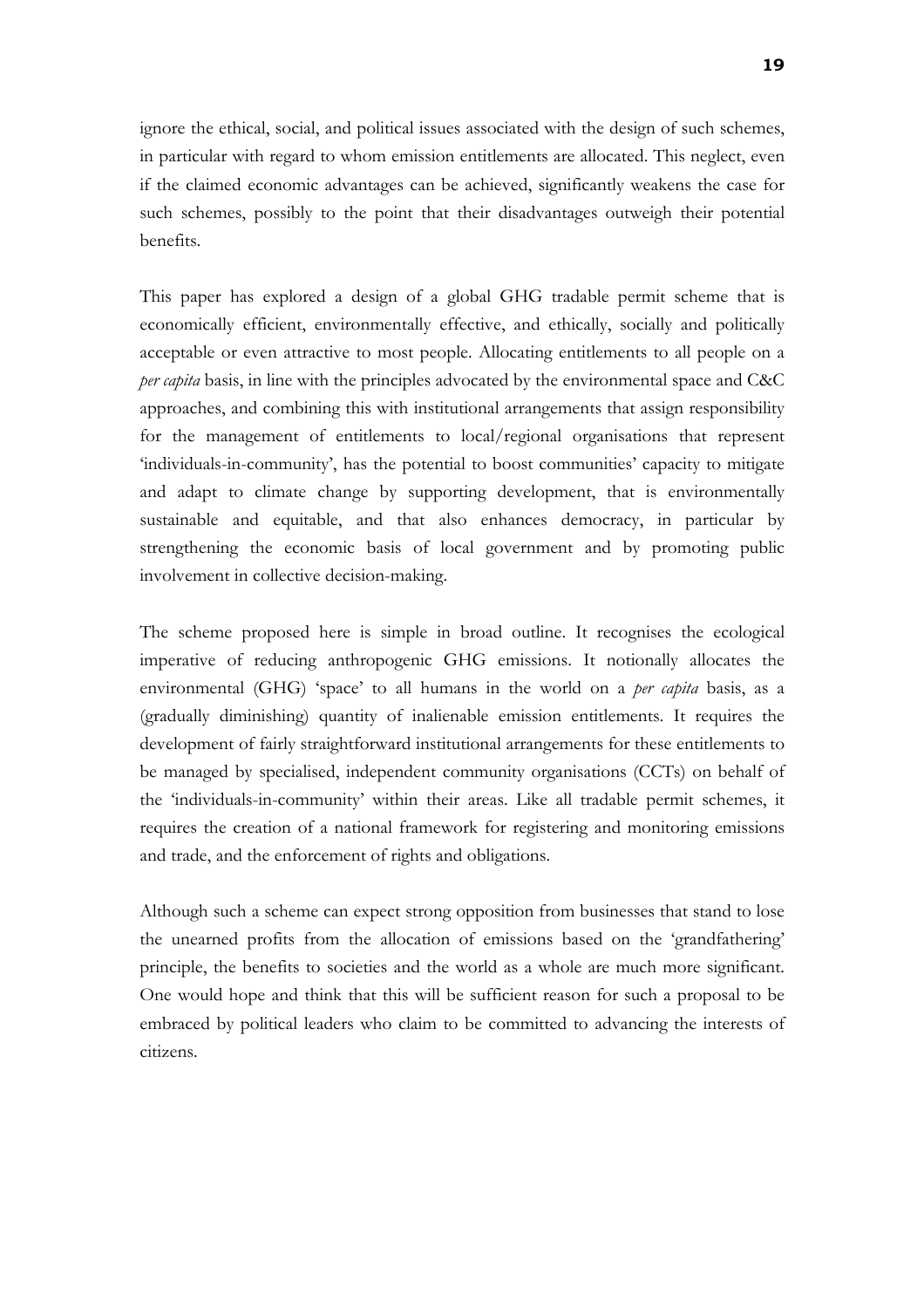#### **References**

- Adams, W. M. (1990), *Green Development : Environment and Sustainability in the Third World*. London ; New York: Routledge.
- Bachram, Heidi (2004), "Climate Fraud and Carbon Colonialism: The New Trade in Greenhouse Gases", *Capitalism Nature Socialism*, Vol.15, No.4, pp.5-20.
- Baumert, Kevin A., Timothy Herzog and Jonathan Pershing (2005), *Navigating the Numbers. Greenhouse Gas Data and International Climate Policy*. World Resources Institute.
- Baumert, Kevin A., James F. Perkaus and Nancy Kete (2003), "Great Expectations: Can International Emissions Trading Deliver an Equitable Climate Regime?", *Climate Policy*, Vol.3, No.2, pp.137-148.
- Baumol, William J. and Wallace E. Oates (1988, 2nd ed.), *The Theory of Environmental Policy*. Cambridge: Cambridge University Press.
- Beck, Ulrich (1992), *Risk Society. Towards a New Modernity*. London: Sage Publications.
- Beckerman, Wilfred and Joanna Pasek (1995), "The Equitable International Allocation of Tradable Carbon Emission Permits", *Global Environmental Change*, Vol.5, No.5, pp.405-413.
- Beitz, Charles R. (1999), "International Liberalism and Distributive Justice: A Survey of Recent Thought", *World Politics*, Vol.51, No.2, pp.269-296.
- Bertram, Geoffrey (1992), "Tradeable Emission Permits and the Control of Greenhouse Gases", *The Journal of Development Studies*, Vol.28, No.3, pp.423-446.
- Bertram, I.G., R.J. Stephens and C.C. Wallace (1990), *Economic Instruments and the Greenhouse Effect*. *Working Paper Series 3/90*. Wellington: Victoria University of Wellington.
- Bührs, Ton (2004), "Sharing Environmental Space: The Role of Law, Economics and Politics", *Journal of Environmental Planning and Management*, Vol.47, No.3, pp.431- 449.
- Bulkeley, H. and M. M. Betsill (2005), "Rethinking Sustainable Cities: Multilevel Governance and the 'Urban' Politics of Climate Change", *Environmental Politics*, Vol.14, No.1, pp.42-63.
- Bulkeley, Harriet and Susanne C. Moser (2007), "Responding to Climate Change: Governance and Social Action Beyond Kyoto", *Global Environmental Politics*, Vol.7, No.2, pp.1-10.
- Caney, Simon (2002), "Debate a Reply to Miller", *Political Studies*, Vol.50, No.5, pp.978- 983.
- Carley, Michael and Philippe Spapens (1998), *Sharing the World: Sustainable Living and Global Equity in the 21st Century*. London: Earthscan.
- Chicago Climate Exchange Overview, http://www.chicagoclimateexchange.com. (Accessed: 18 August 2009).
- Dahl, Robert A. (1985), *A Preface to Economic Democracy*. Berkeley: University of California Press.
- Daly, Herman E., John B. Cobb and Clifford W. Cobb (1989), *For the Common Good: Redirecting the Economy toward Community, the Environment, and a Sustainable Future*. Boston: Beacon Press.
- Davies, Nick (2007), Power Firms Accused of Emissions Trade Cheating, *The Guardian*, 3 December,

http://www.guardian.co.uk/environment/2007/dec/03/climatechange.greenpol itics1

Davies, Nick and David Adam (2007), Abuse and Incompetence in Climate Fight, *The Guardian Weekly*, 8 June, p.5.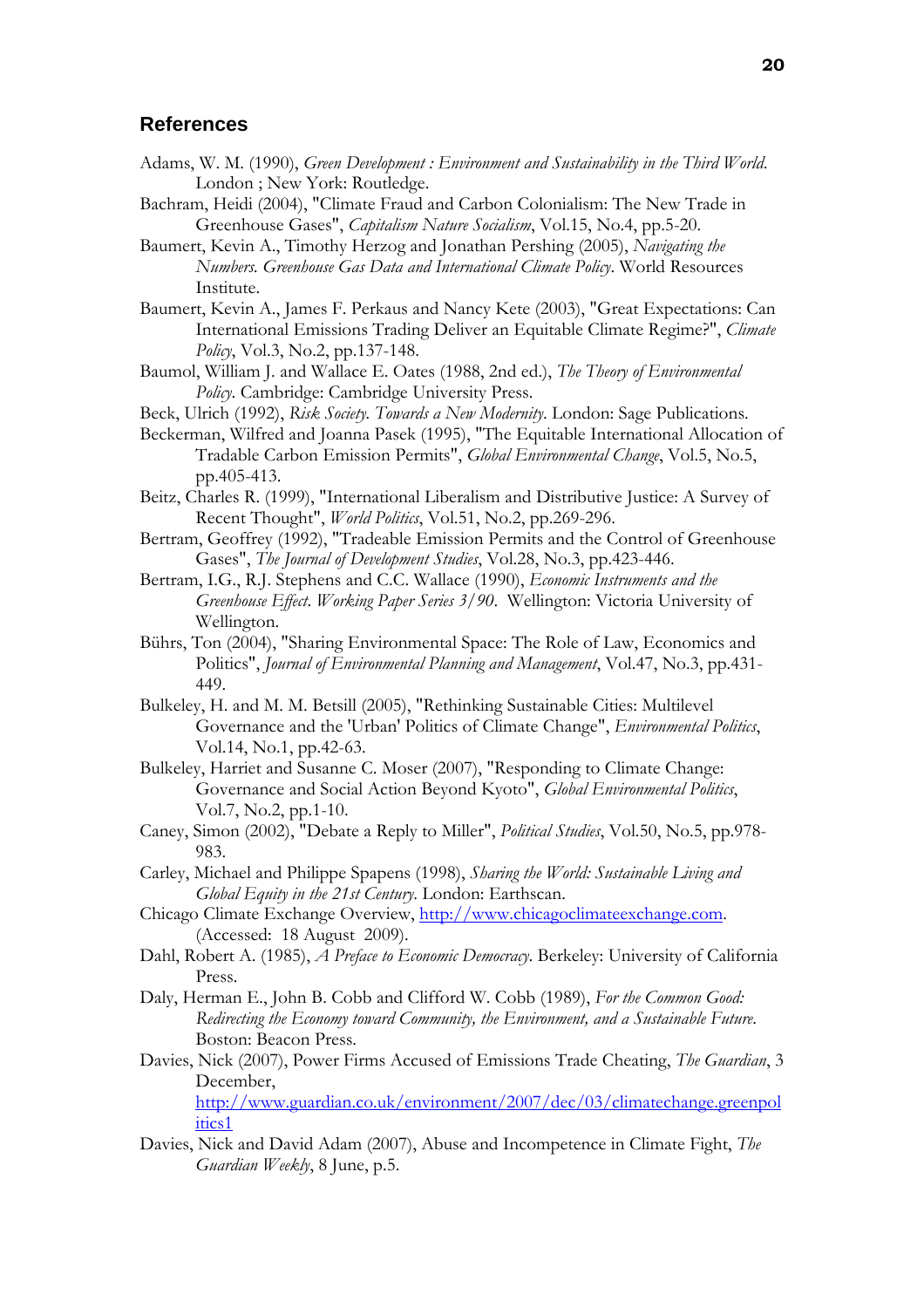De Jonge, Walter, Joke Van Assche and Bernard Mazijn (2001), *Onderzoek Naar De Mogelijkheden En Beperkingen Van Het Concept Milieugebruiksruimte. Eindrapport 2001.* Gent: CDO-RUG, Centrum voor Duurzame Ontwikkeling, Universiteit Gent.

- DeWitt, John and Marian Mlay (1999), "Community-Based Environmental Protection: Encouraging Civic Environmentalism", in Sexton, K., A. Marcus, K. W. Easter and T. D. Burkhardt (eds.), *Better Environmental Decisions. Strategies for Governments, Businesses and Communities*. Washington D.C.: Island Press, pp.353-376.
- Dobson, Andrew (1998), *Justice and the Environment : Conceptions of Environmental Sustainability and Theories of Distributive Justice*. Oxford ; New York: Oxford University Press.
- Dryzek, John S. (1995), "Democracy and Environmental Policy Instruments", in Eckersley, R. (ed.) *Markets, the State and the Environment: Towards Integration*. Melbourne: Macmillan, pp.294-308.
- Dunn, Seth and Christopher Flavin (2002), "Moving the Climate Change Agenda Forward", in Flavin, C., H. French and G. Gardner (eds.), *State of the World 2002*. New York and London: W. W. Norton & Company, pp.24-50.
- Durning, Alan B. (1989), "Mobilizing the Grassroots", in al., L. R. B. e. (ed.) *State of the World 1989*. New York and London: W.W. Norton & Company, pp.154-173.

Euraktiv (2005), Climate Change - EU Emissions Trading Scheme (EU-ETS), http://www.euractiv.com/Article?tcmuri=tcm:29-133629- 16&type=LinksDossier. (Accessed: 20 May 2005).

- European Climate Exchange http://www.ecx.eu/. (Accessed: 18 August 2009).
- Fleming, David (2007), *Energy and the Common Purpose. Descending the Energy Staircase with Tradable Energy Quotas (Teqs)*. London: The Lean Economy Connection.
- Global Commons Institute (2008), *Carbon Countdown: The Campaign for Contraction and Convergence*. London: Global Commons Institute. http://www.gci.org.uk/kite/Carbon\_Countdown.pdf (Accessed: 23 September 2009)
- Goodin, Robert E. (1994), "Selling Environmental Indulgences", *Kyklos*, Vol.47, No.4, pp.573-596.
- Graham, James (2004), Selling Carbon on the High Street?, http://www.greenlibdems.org.uk/articles/000033/selling\_carbon\_on\_the\_high\_ street.html. (Accessed: 7 July 2009 2009).
- Grubb, M. (1989), *The Greenhouse Effect: Negotiating Targets*. London: Royal Institute of International Affairs.
- Hahn, Robert W. (1995), "Economic Prescriptions for Environmental Problems: Lessons for the United States and Continental Europe", in Eckersley, R. (ed.) *Markets, the State and the Environment: Towards Integration*. Melbourne: Macmillan, pp.129-156.
- Hardin, Garrett James (1968), "The Tragedy of the Commons", *Science*, Vol.162, No.December, pp.1243-1248.
- Hasselknippe, Henrik (2003), "Systems for Carbon Trading: An Overview", *Climate Policy*, Vol.3, No.Supplement 2, pp.S43-S57.
- Hepburn, Cameron and Nicholas Stern (2008), "A New Global Deal on Climate Change", *Oxford Review of Economic Policy*, Vol.24, No.2, pp.259-279.
- Hille, John (1997), *The Concept of Environmental Space. Implications for Policies, Environmental Reporting and Assessments*. Copenhagen: European Environment Agency.
- ICLEI (2007), Cities for Climate Protection, http://www.iclei.org/index.php?id=800. (Accessed: 12 December 2007).
- Kelman, Steven (1981), *What Price Incentives? Economists and the Environment*. Boston: Auburn House Publishing Company.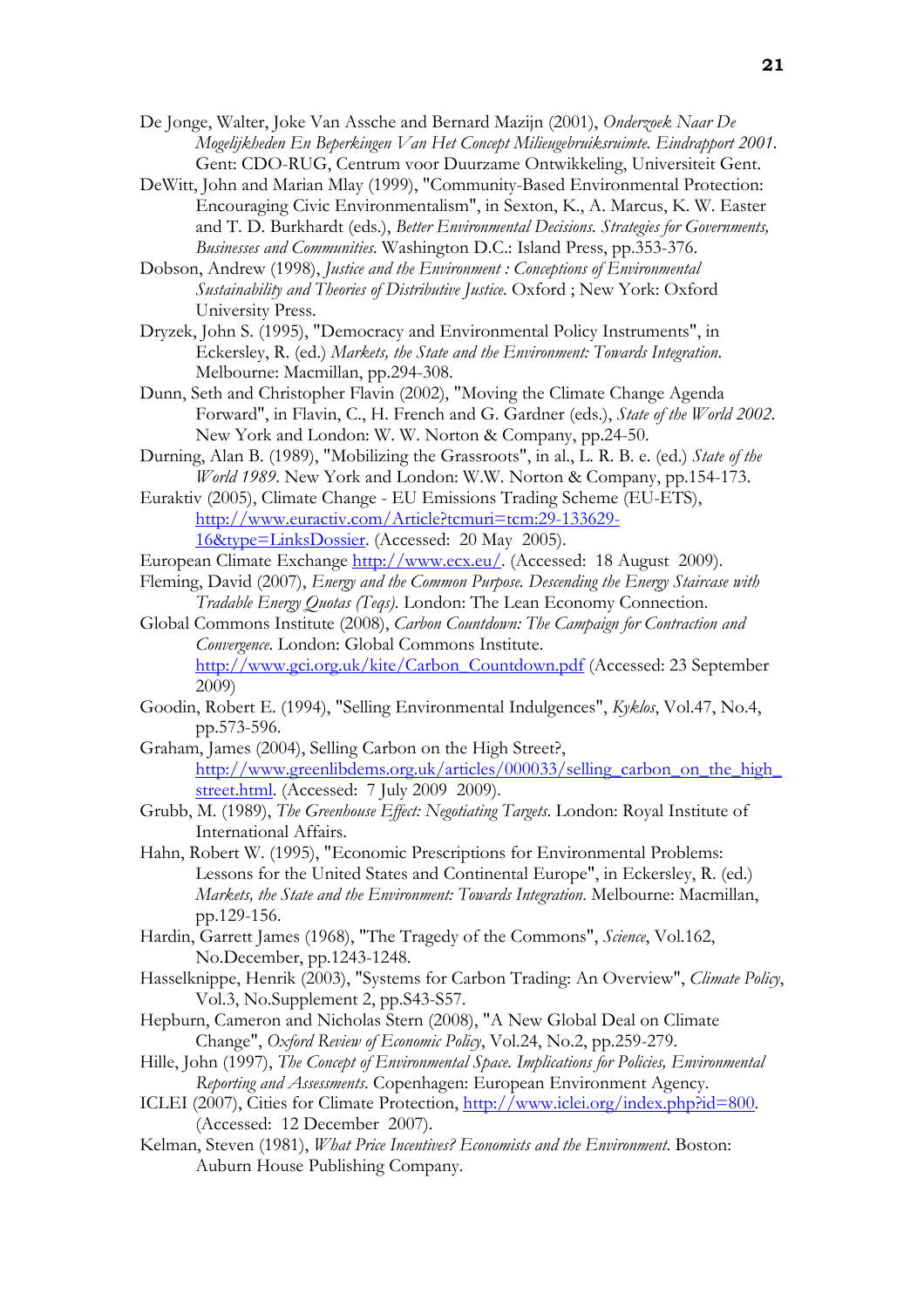- Klaassen, Ger, Andries Nentjes and Mark Smith (2005), "Testing the Theory of Emissions Trading: Experimental Evidence on Alternative Mechanisms for Global Carbon Trading", *Ecological Economics*, Vol.53, No.1, pp.47-58.
- Korppoo, Anna (2003), "Forging Alliance with Russia: The Example of a Green Investment Scheme", *Climate Policy*, Vol.3, No.1, pp.67-76.
- Kousky, Carolyn and Stephen H. Schneider (2003), "Global Climate Policy: Will Cities Lead the Way?", *Climate Policy*, Vol.3, No.4, pp.359-372.
- Kuntsi-Reunanen, E. and J. Luukkanen (2006), "Greenhouse Gas Emission Reductions in the Post-Kyoto Period: Emission Intensity Changes Required under the 'Contraction and Convergence' Approach", *Natural Resources Forum*, Vol.30, No.4, pp.272-279.
- Lafferty, William M. (2001), *Sustainable Communities in Europe*. London: Earthscan.
- Lindblom, Charles E. (1977), *Politics and Markets. The World's Political-Economic Systems*. New York: Basic Books.
- Lipow, Gar (2007), Emissions Trading: A Mixed Record, with Plenty of Failures. Regulations Work Better, http://gristmill.grist.org/story/2007/2/18/205116/813. (Accessed: 10

December 2007).

- Martinez-Alier, J. (1993), "Distributional Obstacles to International Environmental Policy: The Failures at Rio and Prospects after Rio", *Environmental Values*, Vol.2, No.1, pp.97-124.
- Martinez-Alier, Juan (2002), *The Environmentalism of the Poor: A Study of Ecological Conflicts and Valuation*. Northampton, MA: Edward Elgar Publishing.
- Meadowcroft, James (2004), "Participation and Sustainable Development: Modes of Citizen, Community and Organisational Involvement", in Lafferty, W. M. (ed.) *Governance for Sustainable Development: The Challenge of Adapting Form to Function*. Cheltenham, U.K. and Northamptom, MA, USA: Edward Elgar, pp.162-190.
- Meyer, A. (2000), *Contraction and Convergence. The Global Solution to Climate Change*. Devon: Green Books Ltd.
- Miller, David (1999), "Justice and Global Inequality", in Hurrell, A. and N. Woods (eds.), *Inequality, Globalization, and World Politics*. Oxford: Oxford University Press, pp.187-210.
- Najam, Adil, Saleemul Huq and Youba Sokona (2003), "Climate Negotiations Beyond Kyoto: Developing Countries Concerns and Interests", *Climate Policy*, Vol.3, No.3, pp.221-231.
- OECD/IEA (2005), *Act Locally, Trade Globally. Emissions Trading for Climate Policy*. Paris: OECD.
- Page, Edward A. (2006), *Climate Change, Justice and Future Generations*. Cheltenham, U.K. and Northamptom, MA: Edward Elgar.
- Pearce, Fred (2003), "Saving the World, Plan B", *New Scientist*, Vol.180, No.2425, 13 December 2003, pp.6-7.
- Pearce, Fred (2008), "Dirty, Sexy Money", *New Scientist*, Vol.198, No.2652, 19 April, pp.38-41.
- Polanyi, Karl (1944, 1957 ed.), *The Great Tranformation. The Political and Economic Origins of Our Time*. Boston, MA: Beacon Press.

Rawls, John (1999, Rev. ed. ed.), *A Theory of Justice*. Oxford: Oxford University Press.

Rose, Adam (1992), "Equity Considerations of Tradeable Carbon Emission Entitlements", in UNCTAD (ed.) *Combating Global Warming. Study on a Global System of Tradeable Carbon Emission Entitlements*. New York: United Nations, pp.55- 83.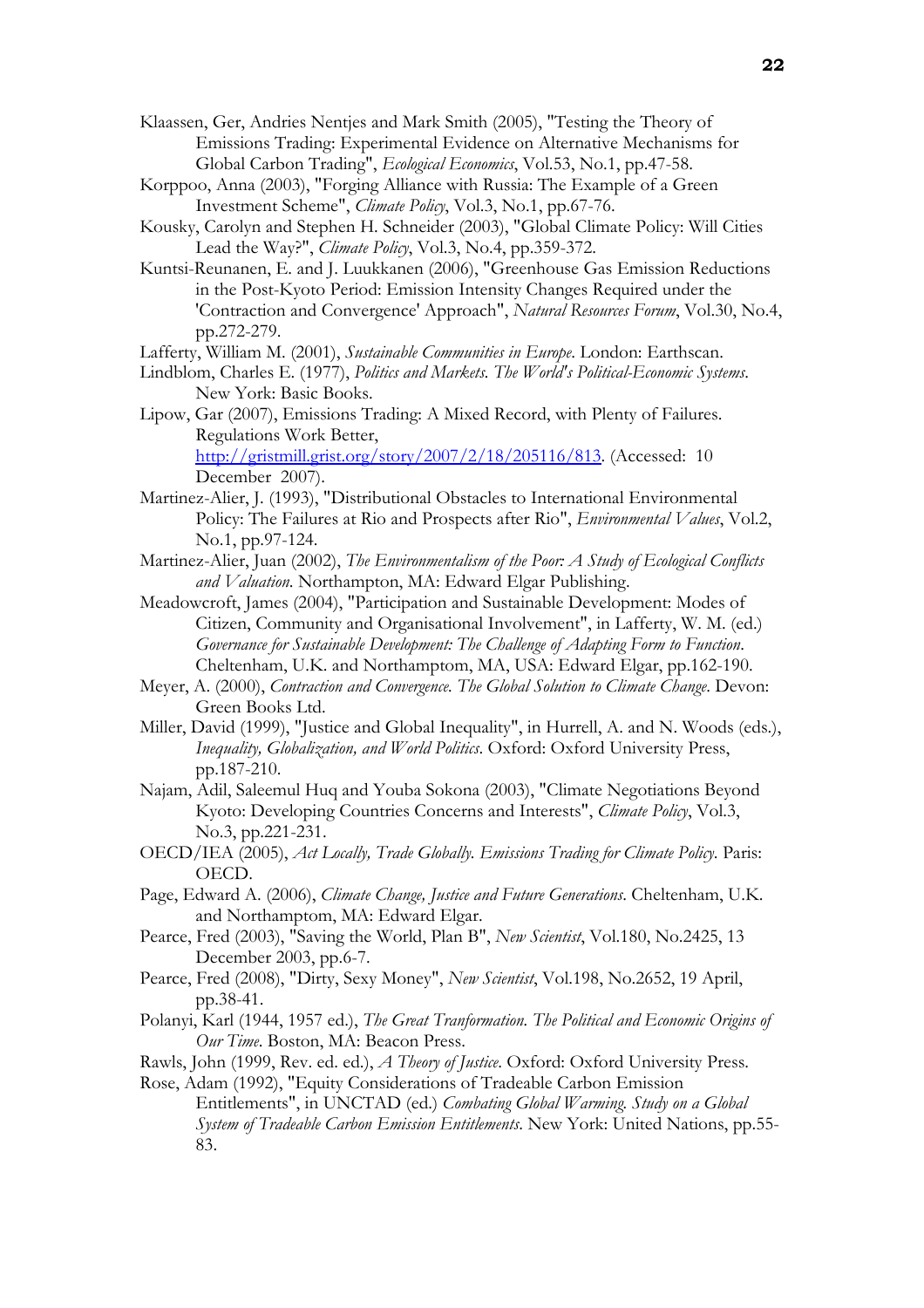- Sachs, Wolfgang, Reinhard Loske and Manfred Linz (1998), *Greening the North: A Post-Industrial Blueprint for Ecology and Equity*. London: Zed Books.
- Seyfang, Gill and Adrian Smith (2007), "Grassroots Innovations for Sustainable Development: Towards a New Research and Policy Agenda", *Environmental Politics*, Vol.16, No.4, pp.584-603.
- Sinai, Agnès (2001), "Lobbies Derail Climate Accord", *Le Monde Diplomatique (English edition)*, No.February,
- Spiegel Online International (2007), "Merkel Takes the Climate Fight to Asia", 31 August, http://www.spiegel.de/international/world/0,1518,503155,00.html
- Starkey, Richard (2008), *Allocating Emissions Rights: Are Equal Shares, Fair Shares? Working Paper 118*. Tyndall Centre for Climate Change Research. http://www.tyndall.ac.uk/publications/working\_papers/twp118.pdf
- 
- Starkey, Richard and Kevin Anderson (2005), *Domestic Tradable Quotas: A Policy Instrument for Reducing Greenhouse Gas Emissions from Energy Use*. *Technical Report 39*. Tyndall Centre for Climate Change Research.

http://www.tyndall.ac.uk/research/theme2/final\_reports/t3\_22.pdf

- Stavins (2008), "Addressing Climate Change with a Comprehensive US Cap-and-Trade System", *Oxford Review of Economic Policy*, Vol.24, No.2, pp.298-321.
- The Foundation for the Economics of Sustainability (Feasta) (2008), *Domestic Tradable Quotas as an Alternative to Carbon Taxation*. Dublin: The Foundation for the Economics of Sustainability (Feasta). http://www.feasta.org/documents/energy/dtqsoct2003.pdf
- Tietenberg, Tom (1992a), "Implementation Issues: A General Theory", in UNCTAD (ed.) *Combating Global Warming. Study on a Global System of Tradeable Carbon Emission Entitlements*. New York: United Nations, pp.127-149.
- Tietenberg, Tom (1992b), "Relevant Experience with Tradeable Entitlements", in *Combating Global Warming. Study on a Global System of Tradeable Carbon Emission Entitlements.* New York: United Nations, UNCTAD, pp.37-54.
- Tietenberg, Tom (2003), "The Tradable-Permits Approach to Protecting the Commons: Lessons for Climate Change", *Oxford Review of Economic Policy*, Vol.19, No.3, pp.400-419.
- Wilbanks, Thomas J. (2003), "Integrating Climate Change and Sustainable Development in a Place-Based Context", *Climate Policy*, Vol.3, No.Supplement 1, pp.S147-S154.

<sup>&</sup>lt;sup>1</sup> It should be noted that under most schemes, emitters who reduce emissions below the level to which they are 'entitled' (hold permits), can sell their 'surplus' permits on the market, thus providing an additional incentive for reducing emissions. However, for reasons explained below, allowing polluters to profit from their pollution record is ethically problematic. It is also not needed to achieve optimal efficiency as, in economic theory, all polluters will reduce their emissions to a level where the marginal costs equal the marginal benefits.

<sup>2</sup> For instance, setting standards raises issues regarding what are 'acceptable' levels of pollution, harm or risk, and usually implies allowing some pollution to occur without (financial or other) constraints. Banning *all* pollution avoids this problem, but could cause other adverse (social, economic) effects (such as unemployment), and is in many cases, like in the case of  $CO<sub>2</sub>$  emissions, not practicable within reason. Tradable permit schemes potentially can be as strict as standards in the (overall) level of pollution that they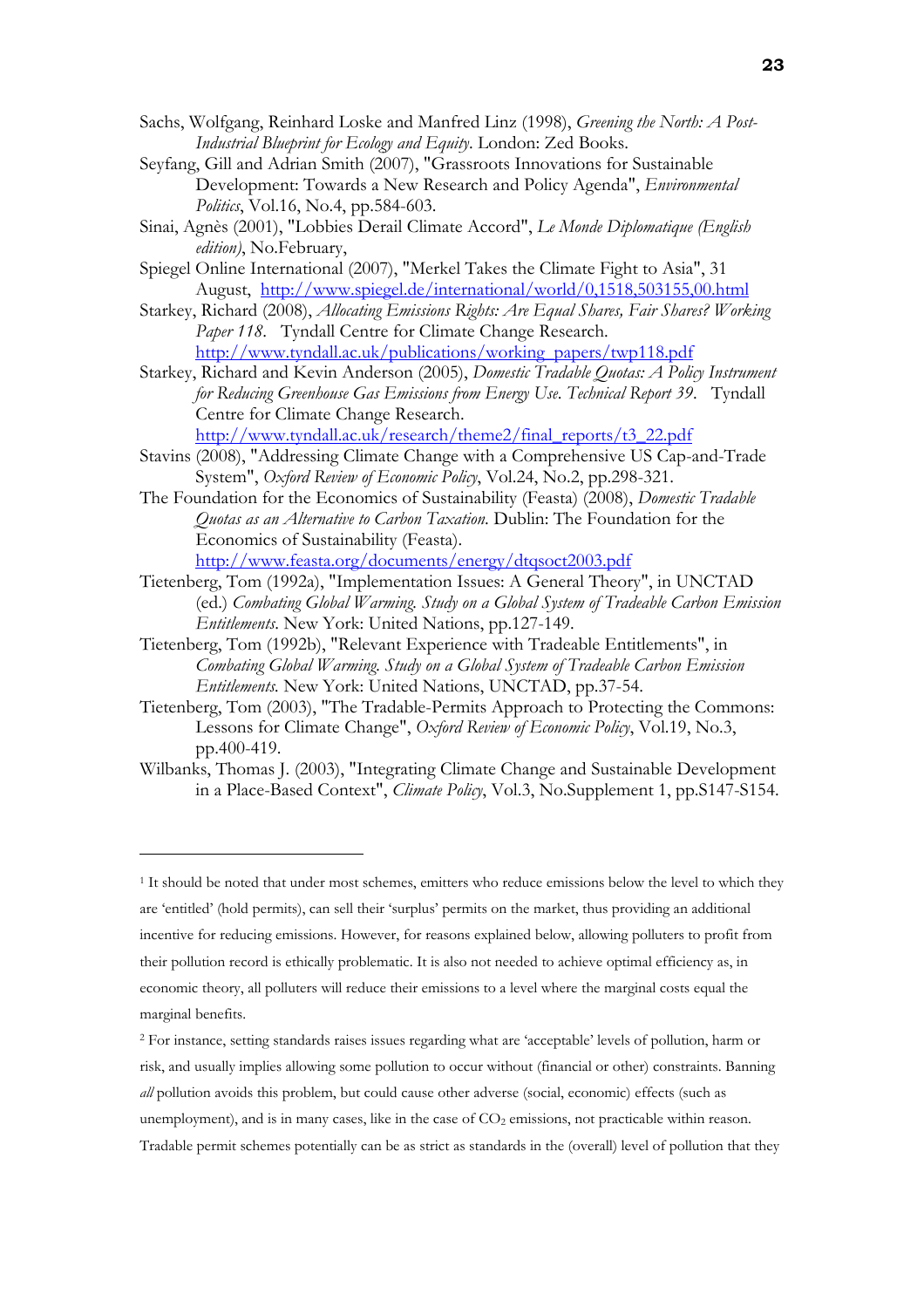allow, and over time that level can be further reduced and ultimately set at zero, implying the phasing out of tradable permits.

<sup>3</sup> It is important to be clear on these terms, as sometimes the term distribution is used to refer to what I call here allocation, while the term allocation is used for *usage*, for instance with regard to resources (De Jonge*, et al.*, 2001: 31-32).

<sup>4</sup> High income ('developed') countries are estimated to be responsible for approximately 71 percent of historical/cumulative emissions of GHG emissions from the mid-1850s (Baumert, et al., 2005) <sup>5</sup> This is sometimes referred to as the Equal Per Capita Allocation (EPCA) principle, it may be more appropriate to refer to the Equal Per Capita Distribution (EPCD) principle, as in most (proposed) schemes entitlements are not *allocated* to individuals.

<sup>6</sup> In this paper, I use the expression 'individuals-in-community' rather than 'persons-in-community' to make explicit the link with the literature and debate on individual entitlements.

<sup>7</sup> To provide an incentive against stimulating of population growth as a basis for the distribution of entitlements, the population levels used for the scheme could be 'frozen' at existing levels or based on projected growth levels by 2050, or a mix between the two. The former would be detrimental to many lowincome countries where population growth in the coming decades seems inevitable for demographic reasons. Taking the projected population levels by 2050 does not necessarily imply support for population growth as countries that manage to keep their population significantly below the projected levels end up having more 'emission space' *per capita* than the global average that can be used to the advantage of a smaller population. .

<sup>8</sup> What this means is open for debate, and for national governments to decide, although international rules or guidelines could be developed and adopted. CCTs could comprise cities comprising millions of people, or large areas with a relatively small population. In determining their size, consideration might be given to the differences in how regions are affected by climate change, the capacity required dealing with climate mitigation and adaptation (including vital infrastructure changes), populations size (determining the income likely to be derived from emission entitlements), social and political affinity or cohesion, the minimization of corruption, and other).

<sup>9</sup> Rules could be adopted to prevent or constrain speculative trade (and profits) in entitlements and their accumulation by institutions, for instance, by levying a tax on trade and by setting limits on the amount of 'banking' and 'borrowing' by the end users of the entitlements, even though allowing a degree of such practices may be desirable to promote temporal efficiency (Tietenberg, 2003: 413).

<sup>10</sup> It should be noted that under the proposed scheme global equality would be achieved with regard to emission entitlements and the benefits derived from those (as the market functions as a great equalizer in terms of the price of permits), but not with regard to the *location* of emissions, as some more energyintensive industries are likely to continue to be concentrated in some countries, depending on geographical and other factors that create comparative advantage. It would be practically unrealistic and even unfeasible to expect that 'real life' emissions could be distributed equally (on a *per capita* basis) over all countries, and thus to require countries to bring their emissions to such levels.

<sup>11</sup> It is of course almost inevitable that uses of such revenues, even if spent on environmentally positive causes, such improving public transport and building community-owned renewable energy projects, bring